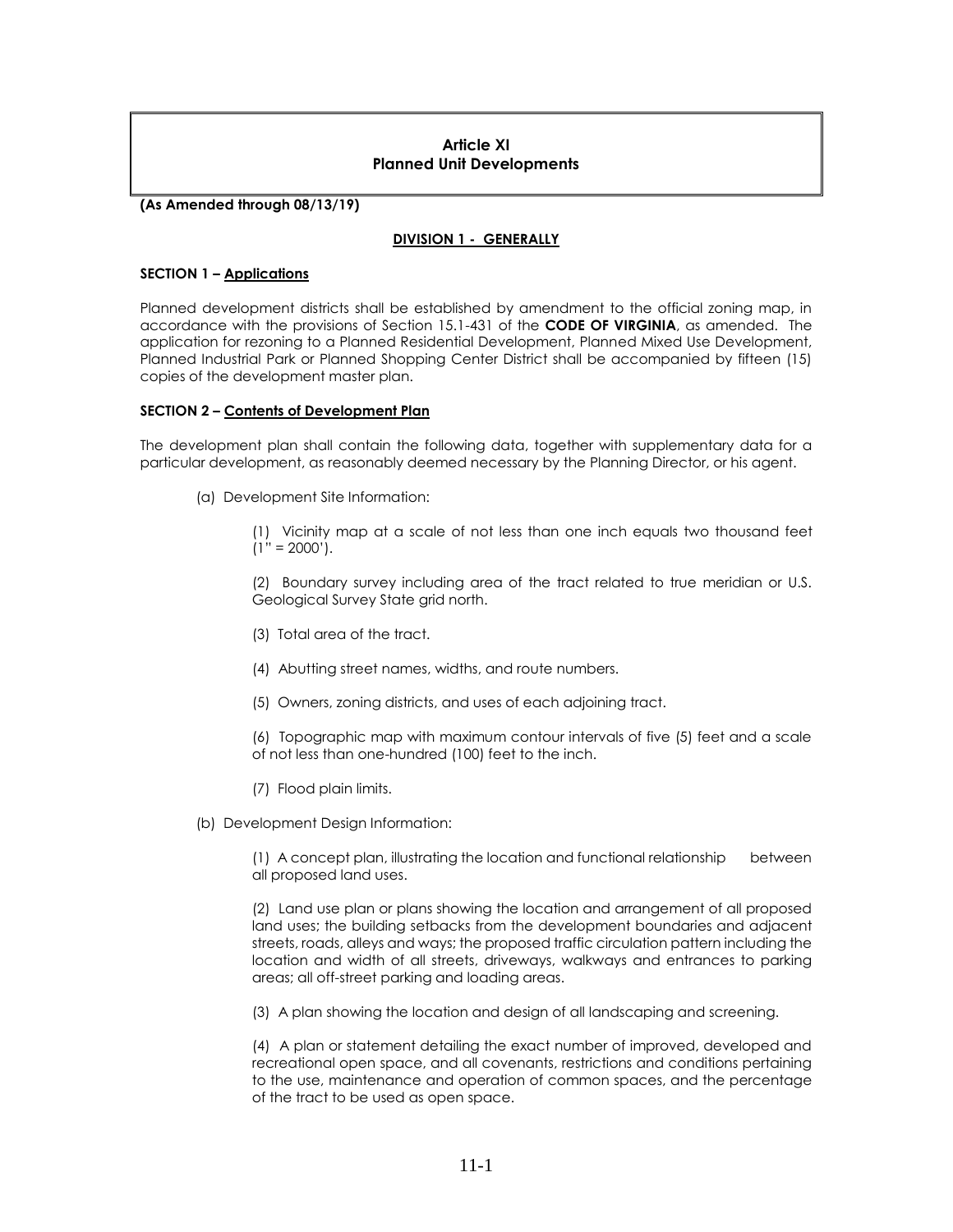(5) For a PRD or PMU District, a statement of the anticipated residential density and the total number of dwelling units, the percentage of the tract which is to be occupied by structures, and the total floor area of all commercial, and architectural sketches of typical proposed structures.

(6) For a PSC or PIP District, a statement of the anticipated commercial and industrial uses, and architectural sketches of typical proposed structures, including exterior lighting fixtures and signs.

(7) When the development is to be constructed in phases, a phasing plan and schedule shall be provided showing the order of development for each phase and the approximate completion date. A cost estimate for all on-site and off-site public improvements within each phase shall be submitted with the site plan for that phase. (Amended 12/10/91)

(8) A plan or report indicating the extent, timing and estimated cost of all on-site and off-site improvements such as roads, water, sanitary sewer, and drainage facilities necessary to construct the proposed development, said plan or report shall correspond to the sequence of development schedule if the development is to be constructed in phases. (Amended 12/10/91)

(9) A statement showing the relationship of the planned development to the comprehensive plan.

(10) A traffic impact analysis.

## **SECTION 3 – Rezoning to Planned Development District**

## **3.1. Planning Commission Procedures**

On application for PD districts, the commission shall proceed in general as for other rezoning applications but shall give special consideration to the following matters and shall allow changes in original applications as warranted.

## **3.2. Pre-Application Conferences**

Applicants are required to meet with the Planning Staff and other qualified officials to review the proposed master plan and original proposal prior to submittal. The purpose of such conference shall be to assist in bringing the application and material submitted therewith as nearly as possible into conformity with these or other regulations applying in the case, and/or to define specific variations from the application of these regulations which would otherwise apply which seem justified in view of equivalent service of the public purposes for such regulation.

In the course of such pre-application conferences, any recommendations for change shall be recorded in writing, and shall become part of the case record. All such recommendations shall be supported by stated reasons for the proposed changes. Applicants shall indicate, in writing, their agreement to such recommendations, or their disagreement and their reasons therefore. Response by the applicant shall also become part of the case record.

## **3.3. Planning Commission Recommendations to the Board of Supervisors**

At such time as further conferences appear unnecessary, or at any time on request of the applicant, the commission shall proceed to hold a public hearing and prepare its recommendations to the Board of Supervisors. The date of the determination to proceed, or the applicant's request for public hearing, shall be deemed the formal date of submission of the application for rezoning.

Specifically, recommendations of the commission shall include findings as to: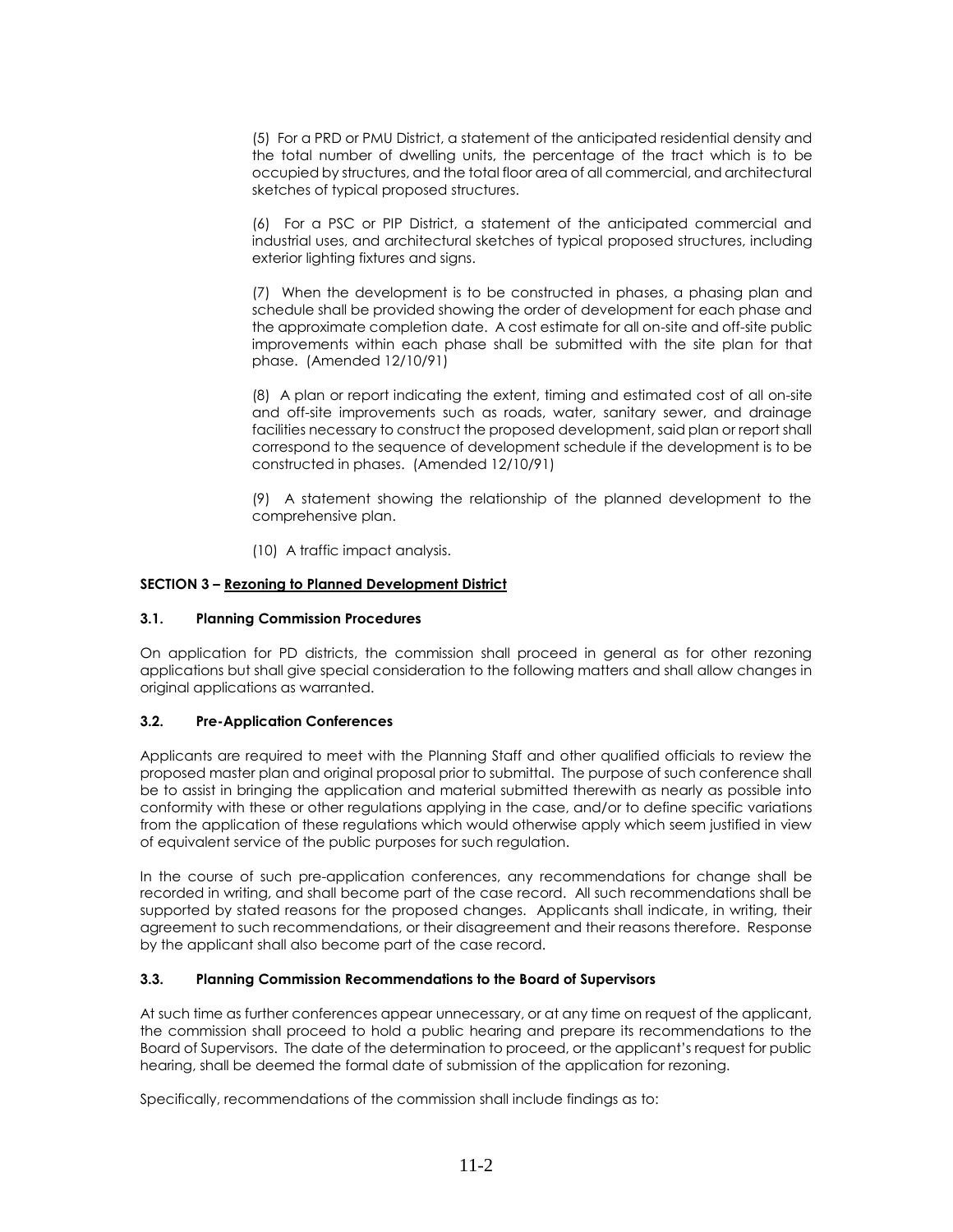(a) The suitability of the tract for the general type of PD district proposed in terms of: relation to the comprehensive plan; physical characteristics of the land; and its relation to surrounding area;

(b) relation to major roads, utilities public facilities and services;

(c) adequacy of evidence on unified control and suitability of any proposed agreements, contracts, deed restrictions, sureties, dedications, contributions, guarantees, or other instruments, or the need for such instruments or for amendments in those proposed; and

(d) specific modifications in PD or general regulations as applied to the particular case, based on determination that such modifications are necessary or justified by demonstration that the public purposes of PD or general regulations as applied would be satisfied to at least an equivalent degree by such modifications.

Based on such findings, the commission shall recommend approval of the PD amendment, as proposed, approval conditioned upon stipulated modifications, or disapproval.

## **3.4. Action by Board of Supervisors**

On applications for PD districts, the Board of supervisors shall proceed in general as provided for other rezoning applications. The Board of Supervisors may approve the application in accordance with PD and general regulations may include specific regulations as provided in Section 3.3 as recommended by the commission, or may deny the application.

All terms, conditions, safeguards and stipulations made at the time of the rezoning to planned development status, including the approval of the development plan, with or without specified modifications, shall be binding upon the applicant or any successors in interest. Deviations from approved plans or failure to comply with any requirements, conditions or safeguards shall constitute a violation of these zoning regulations.

The granting of the planned development rezoning, and the approval of the development, with or without specified modifications, shall not constitute the recording of a plat, nor shall it authorize the issuance of building permits. Such action shall be undertaken only after the approval of the site plan and the recording of a subdivision plat, if applicable.

## **SECTION 4 – Landscape Plan**

All Planned Unit Developments shall include a landscape plan which shall be prepared by a landscape architect or someone thoroughly familiar with landscape materials and design. Said plan shall include and show, among other things:

(a) All existing trees on the site; or where there are groups of trees said stands may be outlined. However, all trees in excess of twenty (20) inches diameter, measured at four and one-half (4-1/2) feet above the ground must be shown as individual specimens.

(b) All trees desired to be removed.

(c) All trees and/or groups of trees to be preserved, and, in the event of cut or fill, excavation, or the laying of the utility lines in proximity to trees that are to be preserved, the method of preservation shall be shown. Said methods of preservation shall be consistent with accepted landscape industry practice.

(d) All materials to be planted shall be shown, the species given, size at planting and such other information as may be required by the administrator.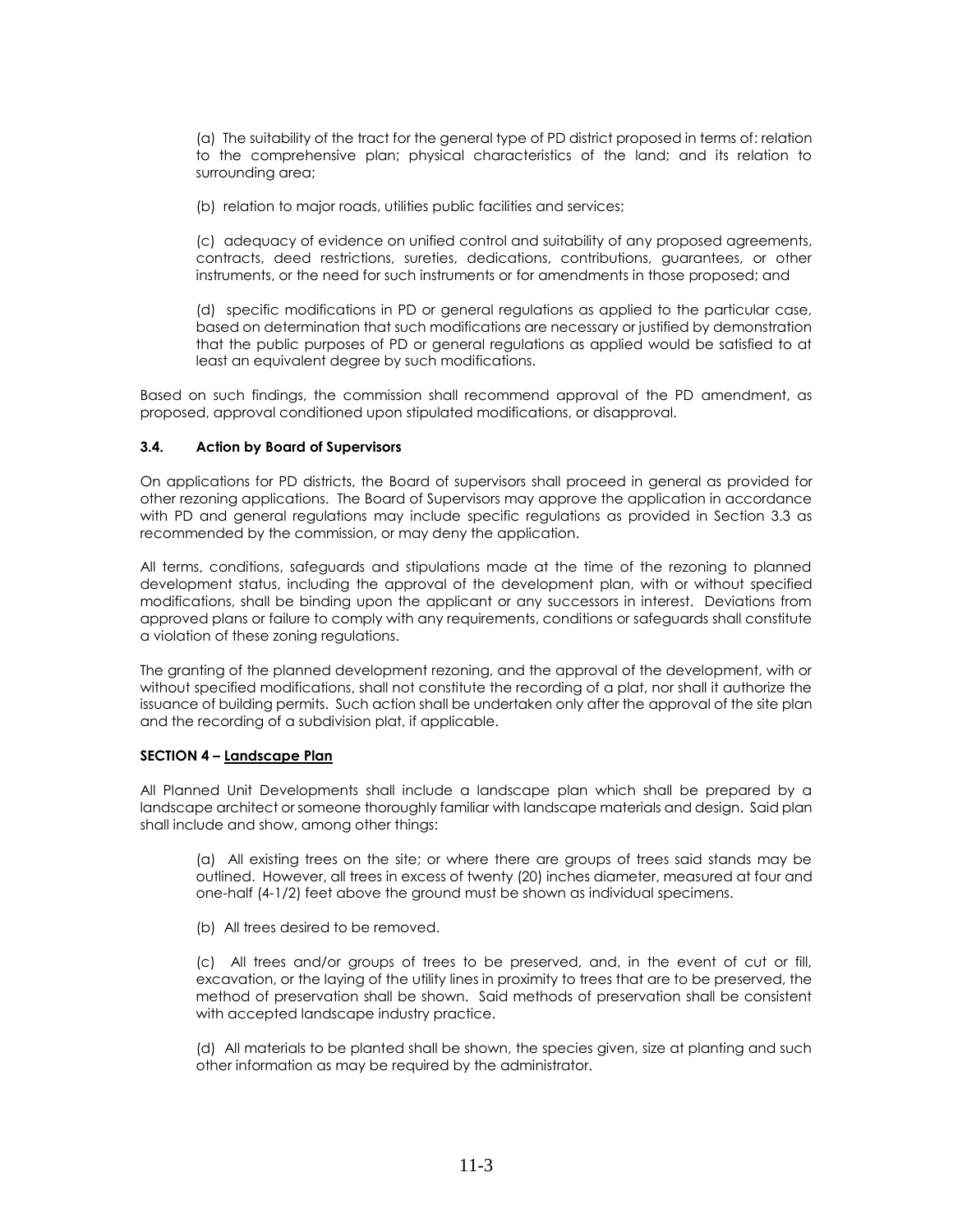(e) A finished grading plan shall be required. Said plan may be a separate sheet, but said grading plan must by drawn in conjunction with all elements of the landscape plan. All elements of the landscape plan shall be guaranteed for at least one year after installation.

(f) A bond in the amount of twenty (20) percent of the value of the new plantings shall be retained for that period of time to assure replacement where necessary.

### **4.1. Buffering**

(a) The landscaping requirements in this article shall be in addition to any buffering otherwise required under provisions of this chapter.

#### **4.2. Minimum Plantings**

(a) The following list provides the minimum required plantings pursuant to Section 4. All materials shall be specifically approved by the zoning administrator. Proposed materials shall only be disapproved where they are clearly incompatible, botanically, with existing or proposed materials; or where the proposed materials have characteristics that are detrimental to the public welfare, including but not limited to, susceptibility to disease and wind damage and propensity for damaging or interfering with nearby utilities or public rightof-way, or otherwise fail to fulfill the intent of this article. Credit shall be given on a one for one basis, for all trees that are preserved on the same lot.

|                            | <b>Deciduous Trees</b>                   | <b>Evergreen Trees</b> |                                       |
|----------------------------|------------------------------------------|------------------------|---------------------------------------|
| <b>Duplexes</b>            | Total of 8 inches of caliper<br>per unit |                        | Total of 12 feet<br>in height per lot |
| Multi-family and other     | Total of 20 inches                       |                        | Total of 36 feet in                   |
| Residential uses           | per caliper per gross acre               |                        | height per gross acre                 |
| Uses allowed in Commercial | Total of 20 inches of caliper            |                        | Total of 36 feet in                   |
| <b>Districts</b>           | per gross acre                           |                        | height per gross acre                 |
| Uses allowed in industrial | Total of 20 inches of caliper            |                        | Total of 36 feet in                   |
| <b>Districts</b>           | per gross acre                           |                        | height per gross acre                 |

(b) No part of this section shall be construed to require the cutting down of existing trees which do not conform to the requirements described herein for nearby planted trees.

#### **SECTION 5 Site Plans**

(Amended 12/10/91)

(a) Approval of the development plan by the Board of Supervisors and the application for rezoning shall constitute authority for the applicant to prepare a site plan in accordance with Article XV, Section 12 and in conformity with the approved development plan.

(b) The site plans shall be for the entire project, unless the project is phased, in which case the site plans for the first phase shall be submitted.

(c) A site plan for a particular development phase, other than the first, shall not be approved until construction has been initiated on the immediately proceeding phase or unit.

(d) Minor deviations from the development plan shall be permitted in the site plan when the zoning administrator determines that such are necessary due to requirements of topography, drainage, structural safety or vehicular circulation, and such deviations will not materially alter the character of the approved development plan including the proposed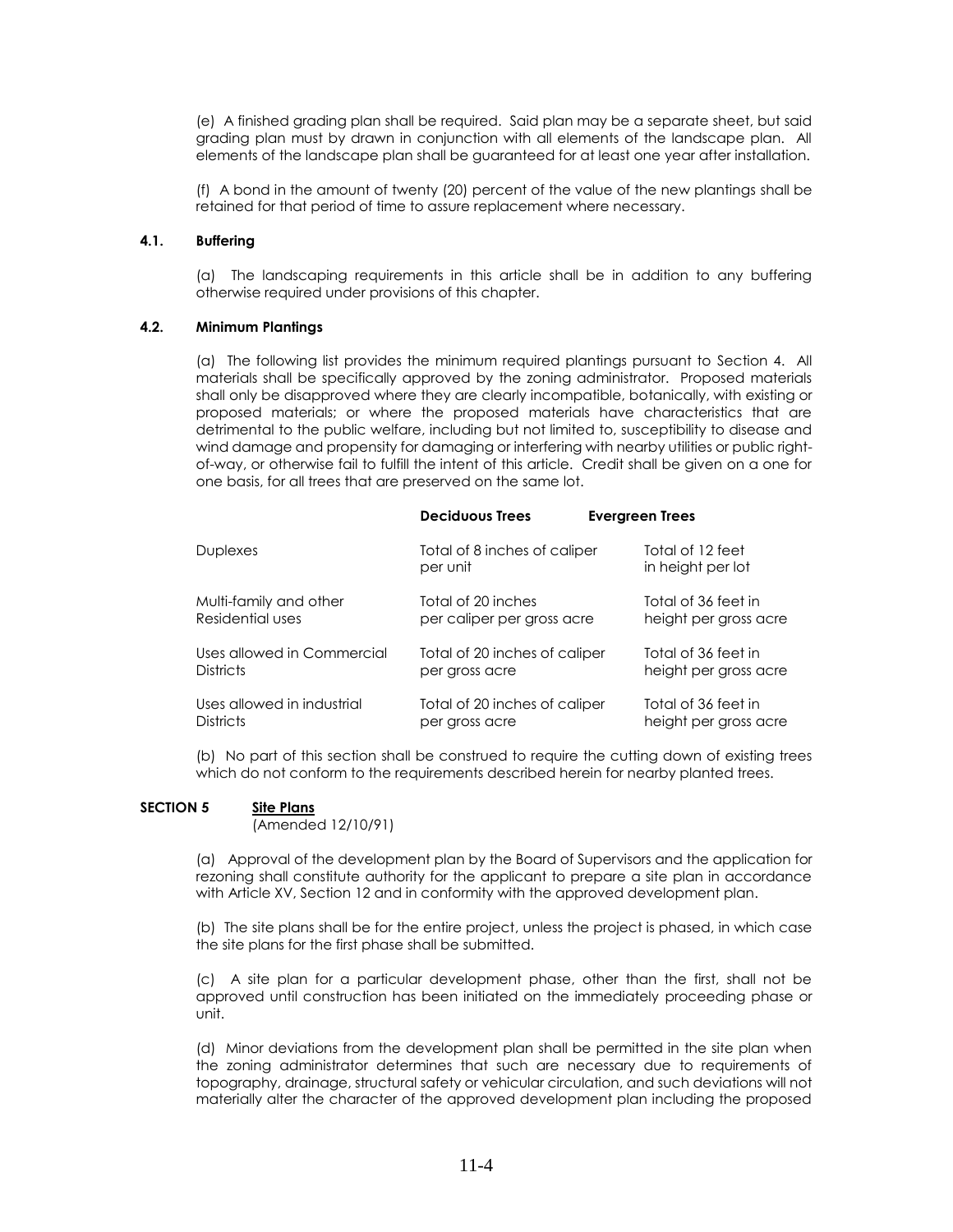development sequence. In no case shall such deviations include the addition or elimination of any building shown on the approved development plan, increase the density or increase the floor area. Any changes not authorized by this paragraph shall require resubmission of the development plan in accordance with the procedures contained in this article.

(e) The first site plan shall be submitted within one (1) year after the date of approval of the development plan. If a site plan is not submitted within said period, approval of the development plan, and consequent authority to submit a site plan, shall terminate any development by the applicant in accordance with the procedures set forth in this section. Within thirty (30) days prior to the expiration of said one year period, the applicant may apply to the Board of Supervisors for an extension of time within which to submit a site plan in conformity with the approved development plan. The Board of Supervisors may grant such extension, upon good cause shown by the applicant, but such extension shall not under any circumstances exceed an additional one year period, and no more than two (2) such extensions may be granted. If such application is denied, approval of the development plan, and consequent authority to submit a site plan, shall terminate at the end of said one year period. Upon termination of authority to develop as herein provided, the Board of Supervisors may initiate a reclassification of the subject property to an appropriate zoning district other than PRD, PMU, PSC, or PIP.

(f) A subdivision plat, in recordable form shall be submitted with each site plan, if applicable.

(g) No building permit shall be issued for any building or structure not indicated in the approved site plan.

## **SECTION 6 Private Roads**

(Adopted 8/11/09)

(a) The Board of Supervisors may permit the use of private roads within a Planned Unit Development provided such roads comply with the standards of Article 15, Section 8, Development Standards, paragraph L – Standards for Private Road Subdivisions.

## **DIVISION 2 - PLANNED RESIDENTIAL DEVELOPMENT (PRD)**

## **SECTION 1 – Statement of Intent**

This district is intended to permit development in accordance with a master plan of cluster-type communities which may be under one ownership or control. Within such communities, the location of all improvements shall be controlled in such a manner as to permit a variety of housing accommodations in an orderly relationship to one another, with the greatest amount of open area and the least disturbance to natural features. PRD districts shall be located in areas served by public water and sewer systems.

## **SECTION 2 - Use Regulations**

Structures to be erected or land to be used shall be for the following uses:

(a) Single-family detached dwellings

(b) Semi-detached and attached single-family dwellings such as duplexes, townhouses, atrium houses and patio houses provided that density is maintained, and provided further that buildings are located so that each unit could be provided with a lot meeting all other requirements for detached single-family dwellings except for side yards at the common wall.

- (c) Multi-family dwellings.
- (d) Churches, and other places of worship.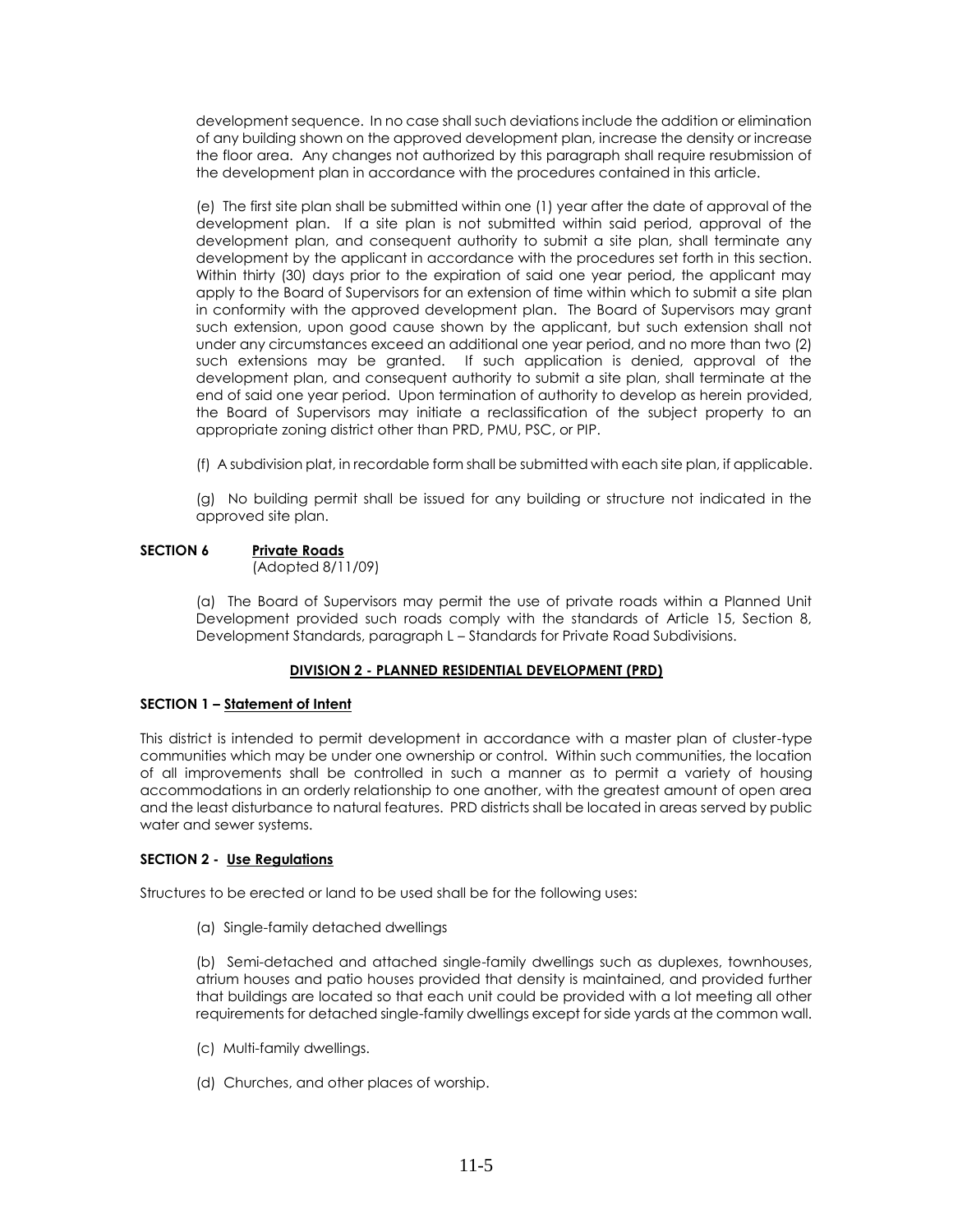- (e) Schools.
- (f) Day care centers or day nurseries.
- (g) Libraries.

(h) Recreational uses, including club houses, golf courses, pools, tennis courts, and similar recreational improvements and facilities.

- (i) Public utilities distribution facilities.
- (j) Community Administrative Office in developments with a minimum of 500 single family dwelling units. (Adopted 03/26/13)

### **SECTION 3 – Permitted Accessory Uses**

(a) Garage, private.

(b) Temporary buildings, the uses of which are incidental to the construction operations during development being conducted on the same or adjoining tract or section and which shall be removed upon the completion or abandonment or such construction, or upon the expiration of a period of two (2) years of time, whichever is sooner.

(c) Minor home occupations.

### **SECTION 4 – Area Regulations**

(a) The minimum permitted size for any PRD shall be three (3) contiguous acres. Additional land area may be added to an existing PRD if it is adjacent (except for public roads) thereto and forms a logical addition to the existing PRD and is under the same ownership or control.

(b) The procedures for an addition shall be the same as if an original application were filed.

## **SECTION 5 – Density**

The permitted density for dwelling units in a PRD District shall not be more than ten (10) units per gross acre.

#### **SECTION 6 – Minimum Area Requirements for Open Space**

Not less than fifteen (15) percent of the total gross area shall be in open space.

#### **SECTION 7 – Setback and Yard Requirements**

All structures in the PRD District shall be set back at least thirty-five (35) feet from the boundary of the district or sixty (60) feet from the centerline of any street, alley or way adjoining such boundary, whichever distance is greater.

#### **SECTION 8 – Maximum Height of Buildings**

The maximum height of any building or structure in a PRD district shall be thirty-five (35) feet.

**SECTION 9 – Streets** (Repealed 8/11/09)

Private streets shall not be permitted in a PRD development.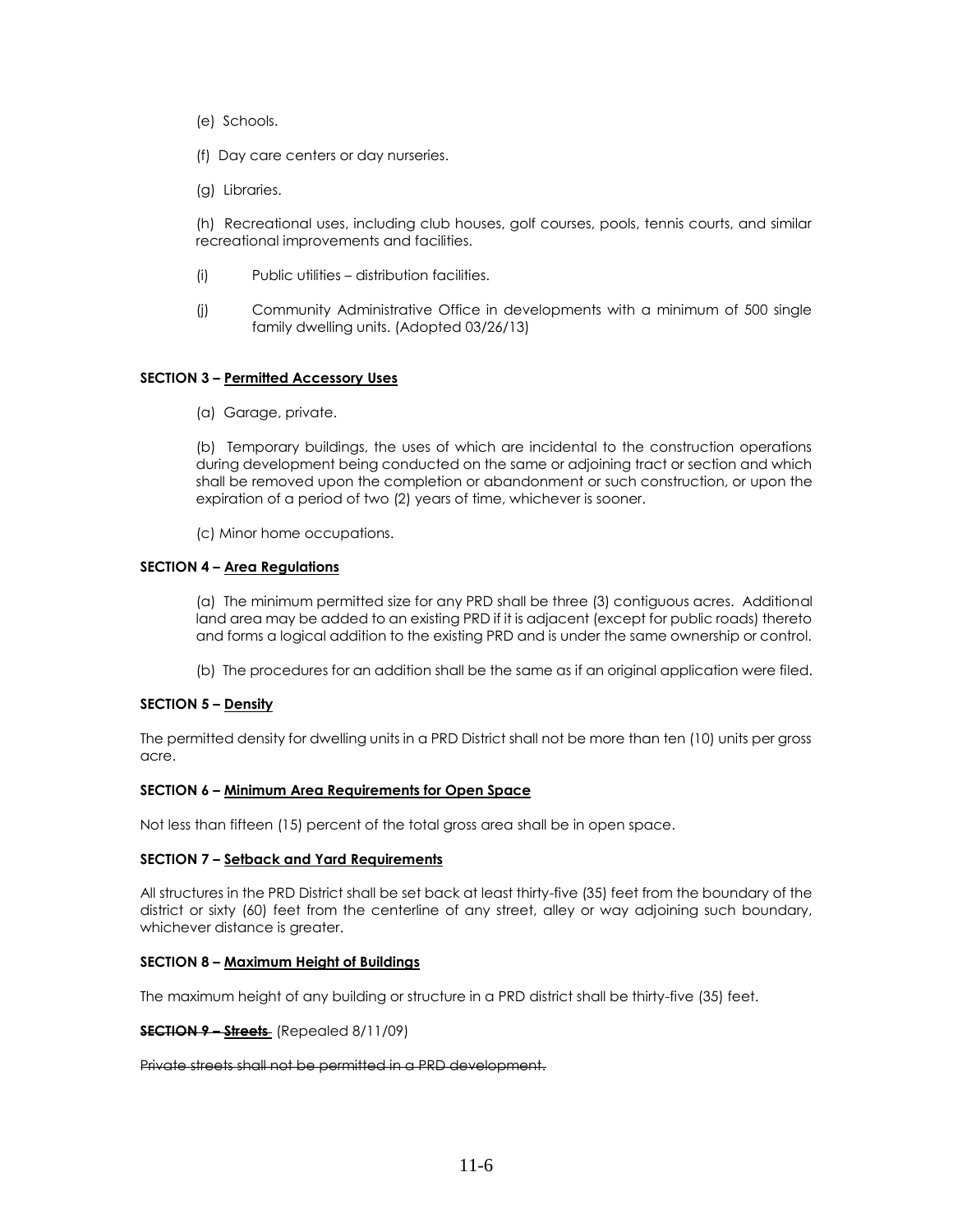#### **DIVISION 3 - PLANNED MIXED USE DEVELOPMENT (PMU)**

### **SECTION 1 – Statement of Intent**

This district is intended to permit development in accordance with a master plan of cluster-type communities which may be under one ownership or control. Additionally, planned mixed use developments may be appropriate where the establishment of a "new village" or the nucleus of a future community exists. Within such communities, the location of all improvements shall be controlled in such a manner as to permit a variety of housing accommodations in an orderly relationship to one another, with the greatest amount of open area and the least disturbance to natural features. PMU districts shall be located in areas served by both public water and sewer systems.

In order to encourage the community function, appropriate commercial and industrial uses are provided in addition to a variety of residential uses. It is intended that commercial and industrial development be limited to a scale appropriate to the support of the residential uses within the planned mixed use development; provided that additional commercial and industrial activity may be permitted upon a finding that the area in which the PMU is to be located is not adequately served by such uses.

It is intended that these regulations provide flexibility in residential development by providing for a mix of residential uses with appropriate nonresidential uses, alternative forms of housing, flexibility in internal relationships of design elements and, in appropriate cases, increases in gross residential densities over that provided in conventional districts.

### **SECTION 2 – Permitted Uses – Residential**

Within areas approved as residential on the master plan, permitted uses shall be as follows:

### **2.1. By Right:**

The following uses shall be permitted subject to the requirements and limitations of this ordinance:

- (a) Detached singles-family dwellings.
- (b) Semi-detached and attached single-family dwellings such as duplexes, townhouses, atrium houses and patio homes provided that the density is maintained, and provided further that buildings are located so that each unit could be provided with a lot meeting all other requirements for detached single-family dwellings except for side yards at the common wall.
- (c) Multi-family dwellings.
- (d) Recreational uses, including clubhouses, community centers, cultural facilities, golf courses, swimming pools, tennis courts, and similar recreational improvements and facilities. (Amended 2/22/00)
- (e) Electric, gas, oil, water, sewer and communication facilities excluding multi-legged tower structures and including poles, lines, transformer, pipes, meters and related facilities for distribution of local service.
- (f) Public uses and buildings such as schools, offices, parks, playgrounds, and roads.
- (g) Accessory uses and structures including minor home occupations and storage buildings.
- (h) Temporary buildings, the uses of which are incidental to construction operations during development being conducted on the same or adjoining tract or section and which shall be removed upon completion or abandonment of such construction.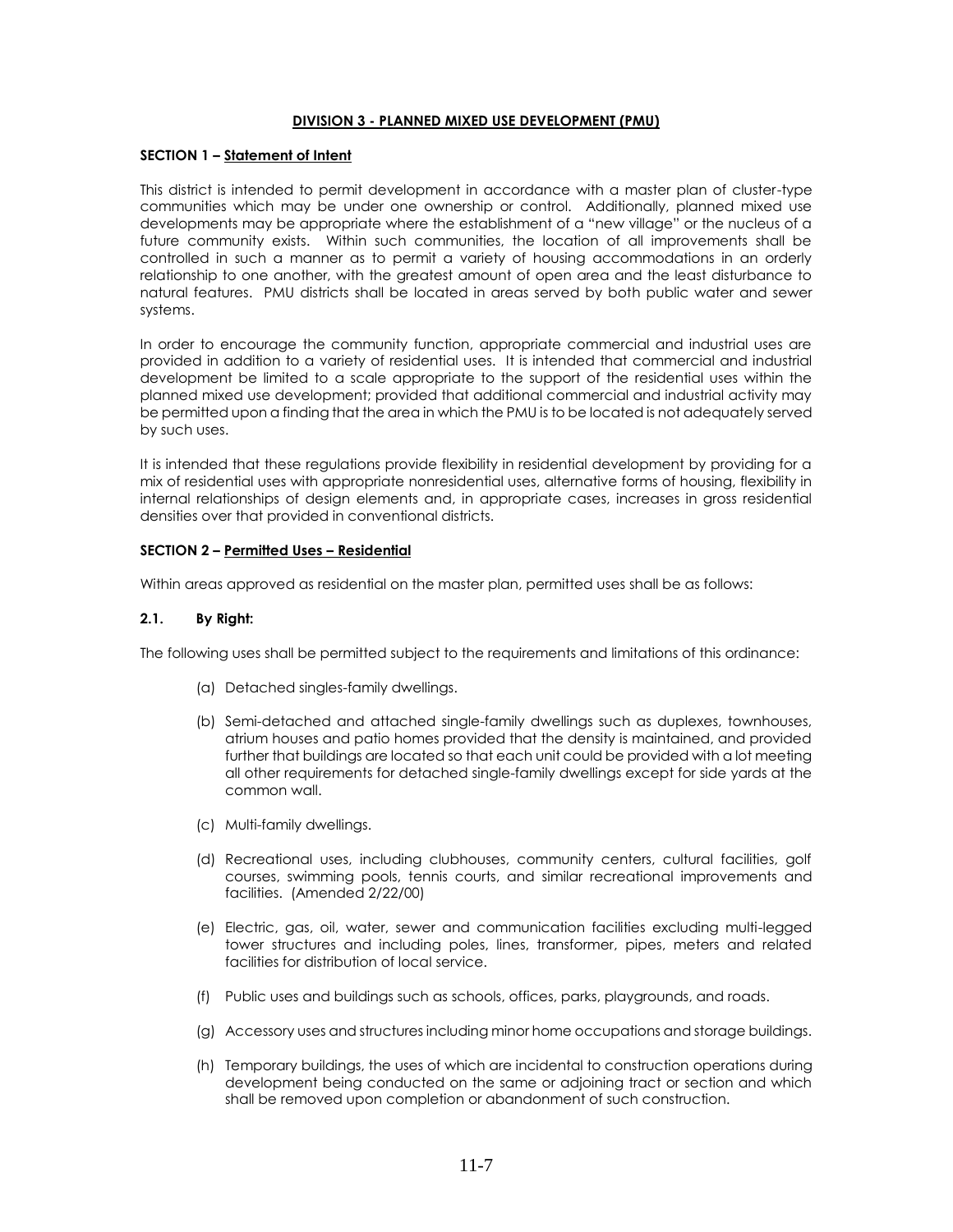- (i) Day care, child care or nursery facility.
- (j) In-Law Suites (adopted August 9, 2005).
- (k) Community Administrative Office in developments with a minimum of 500 single family dwelling units. (Adopted 03/26/13.
- (l) Seasonal Events (Adopted 08/18/15)
	- (i) The duration of a single event shall not exceed three (3) consecutive days, with a cumulative total not to exceed twenty four (24) days in any calendar year
	- (ii) The proposed event shall not result in any noise, glare, dust, or other noxious elements that adversely affect the use of neighboring properties

### **2.2. Conditional Uses**

(Adopted 12/10/91)

- (a) Bed and Breakfast
- (b) Churches and Other Places of Worship
- (c) Cemeteries
- (d) Family Apartments
- (e) Efficiency Apartments
- (f) Colleges and Universities
- (g) Assisted Living Facility (Adult) (Adopted 2/22/00)
- (h) Temporary Construction Yard & Recycling Facility subject to the following standards: (Adopted 9/28/04)
	- i. Such a facility shall occur on a site within the development project where construction materials are placed for storage, staging, and distribution during the construction phase of the project.
	- ii. By-products of the development process may also be stored and sorted for recycling as follows:
		- 1. On-site Materials Only those construction by-products which are generated and/or produced from the development site shall be processed at this facility.
		- 2. Off-site materials may be used by a special exception permit process.
		- 3. Crushing of block, bricks, concrete, and similar aggregates Any aggregate or aggregate by-product may be separated and crushed for re-use on the project site. Storage of crushed materials shall be permitted at the facility and measures implemented to prevent erosion and dispersal of the ground-up material shall be installed by the operator of this facility.
		- 4. Grinding of wood Any wood by-products associated with the development site shall be ground to be re-used within the development area. Storage of ground wood by-products shall be permitted on site and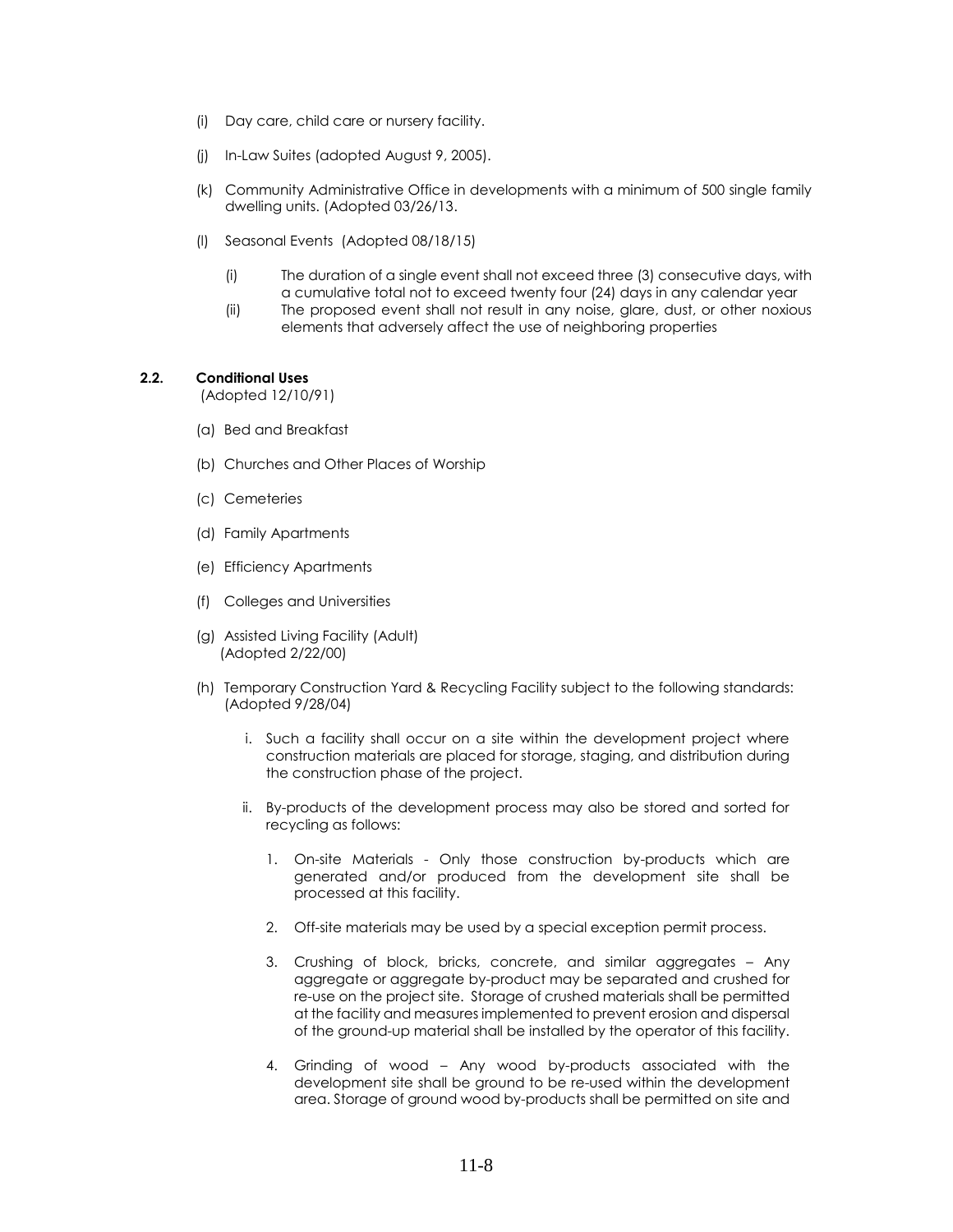measures implemented to prevent erosion and dispersal of the ground-up material shall be installed by the operator of this facility.

- 5. Incineration Combustible materials may be incinerated on-site via a portable incinerator that is licensed and approved by the Department of Environmental Quality.
	- a. Placement of the portable incinerator on the site shall be subject to the approval of the Director of Emergency Services.
	- b. Operation of the portable incinerator shall be in accordance with all applicable State and federal regulations.
- 6. Separation of Materials plastics, metals and other materials shall be separate and placed in containers for shipment off-site to a permitted recycling center.
- 7. Non-recyclable materials any material which is not recyclable shall be placed in containers for shipment off-site to a permitted landfill.
- iii. The site shall be surrounded by a minimum of a fifty (50) foot buffer where all existing vegetation shall be retained.
- iv. A site in accordance with Article XV, Section 14 shall be submitted to the County for review and approval prior to operating the facility.
- v. The permit shall be valid for a two (2) year period and may be renewed for successive two (2) year periods upon a determination by the Planning Director or his designee that the facility is compliant with these standards.
- vi. A bond, satisfactory to the County Attorney, to cover the amount for the closure of the facility, shall be posted with the County
- (i) Accessory Apartment (adopted August 9, 2005).
- (j) Electric and natural gas/propane substations which may included:
	- i. poles, lines, transformer, pipes, meters and related facilities for distribution of local service provided that screening is installed which protects the aesthetics of the planned development community and surrounding properties. Such screening shall be approved by the Director of Planning during the site plan process and to the maximum extent feasible, any aerial lines shall be placed underground.
	- ii. A 100-foot wide landscaped buffer adequate to screen the substation from adjacent properties, the following landscaping shall be provided:

#### A minimum of:

- 1. Five (5) large deciduous trees for every 50 linear feet around the perimeter of the substation.
- 2. Four (4) small deciduous trees for every 50 linear feet around the perimeter of the substation.
- 3. Four (4) evergreen trees for every 30 linear feet around the perimeter of the substation.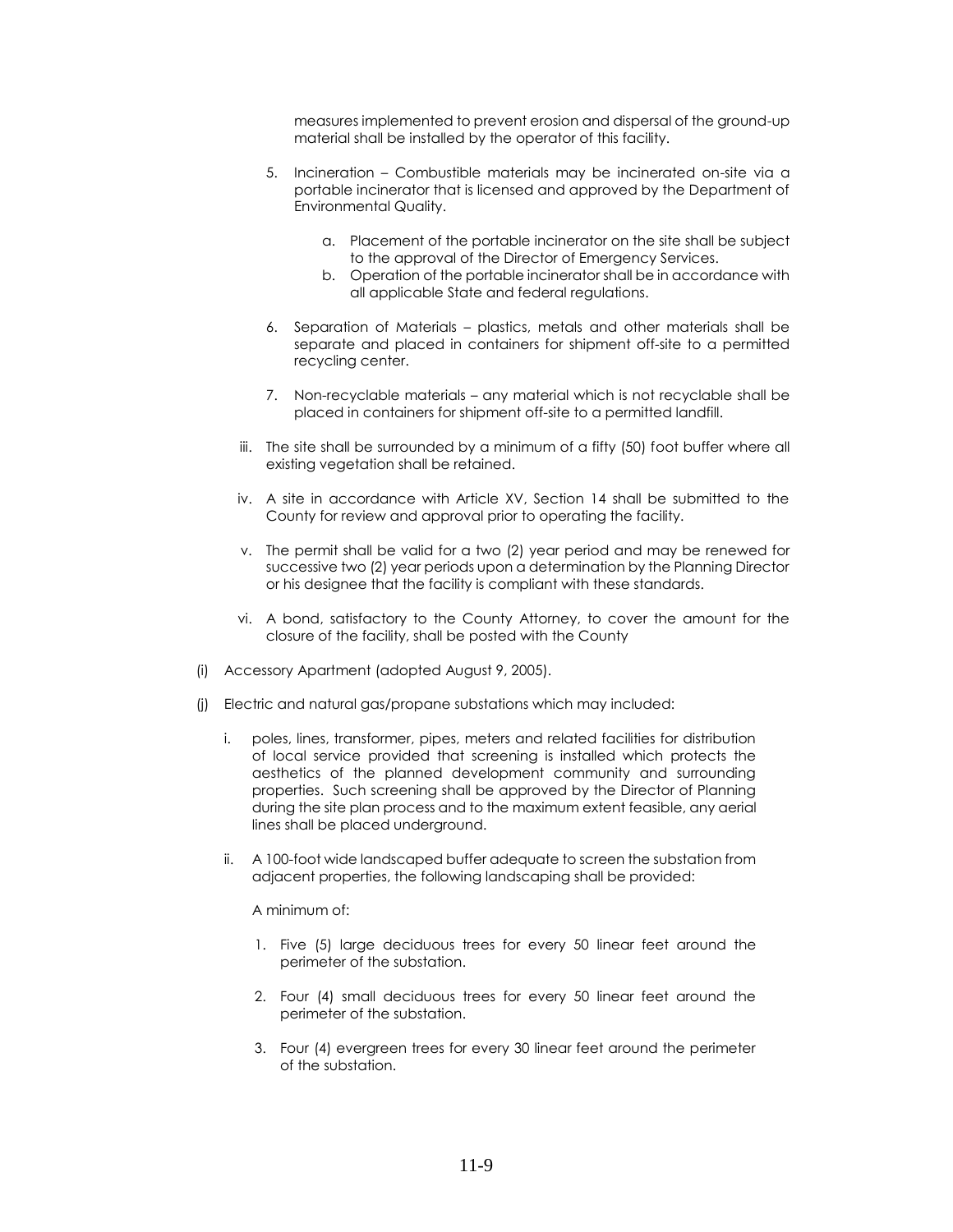- 4. Four (4) medium shrubs for every 15 linear feet around the perimeter of the substation.
- 5. All landscaping shall be outside any security fencing installed.
- 6. All deciduous trees shall be a minimum of 3.5 inches in diameter at breast height at time of planning. All evergreen trees shall be at least 6-feet in height at time of planting. All shrubs shall be a minimum of a 3 gallon container or 16-inches in diameter and height.
- 7. Existing vegetation/screening will be retained to the extent possible.
- 8. An executed landscape agreement recorded in the Office of the Circuit Clerk which specifies that the applicant/owner shall maintain such landscaping in perpetuity.

Adopted December 12, 2007.

### **SECTION 3 – Permitted Uses – Commercial /Service**

Within areas approved as commercial/service on the master plan, uses permitted shall be as follows:

### **3.1. By Right**

- (a) Banks and savings and loan institutions.
- (b) Restaurants.
- (c) Drug Stores.
- (d) Barber and beauty shops.
- (e) Dry cleaners and laundries.
- (f) Bakeries.
- (g) Florist, gift, and antique shops.
- (h) Retail stores, including food.
- (i) Convenience stores, with gasoline pumps.
- (j) Service stations, with major repair under cover and all vehicles on site for repairs must be screened from public view.
- (k) Office buildings, including medical, dental & optical and emergency medical facilities. (Amended 12/10/91)
- (l) Theaters.
- (m) Day nurseries or day care centers.
- (n) Churches and other places of worship.
- (o) Hardware stores.
- (p) Farmers' Markets. (Adopted 12/10/91)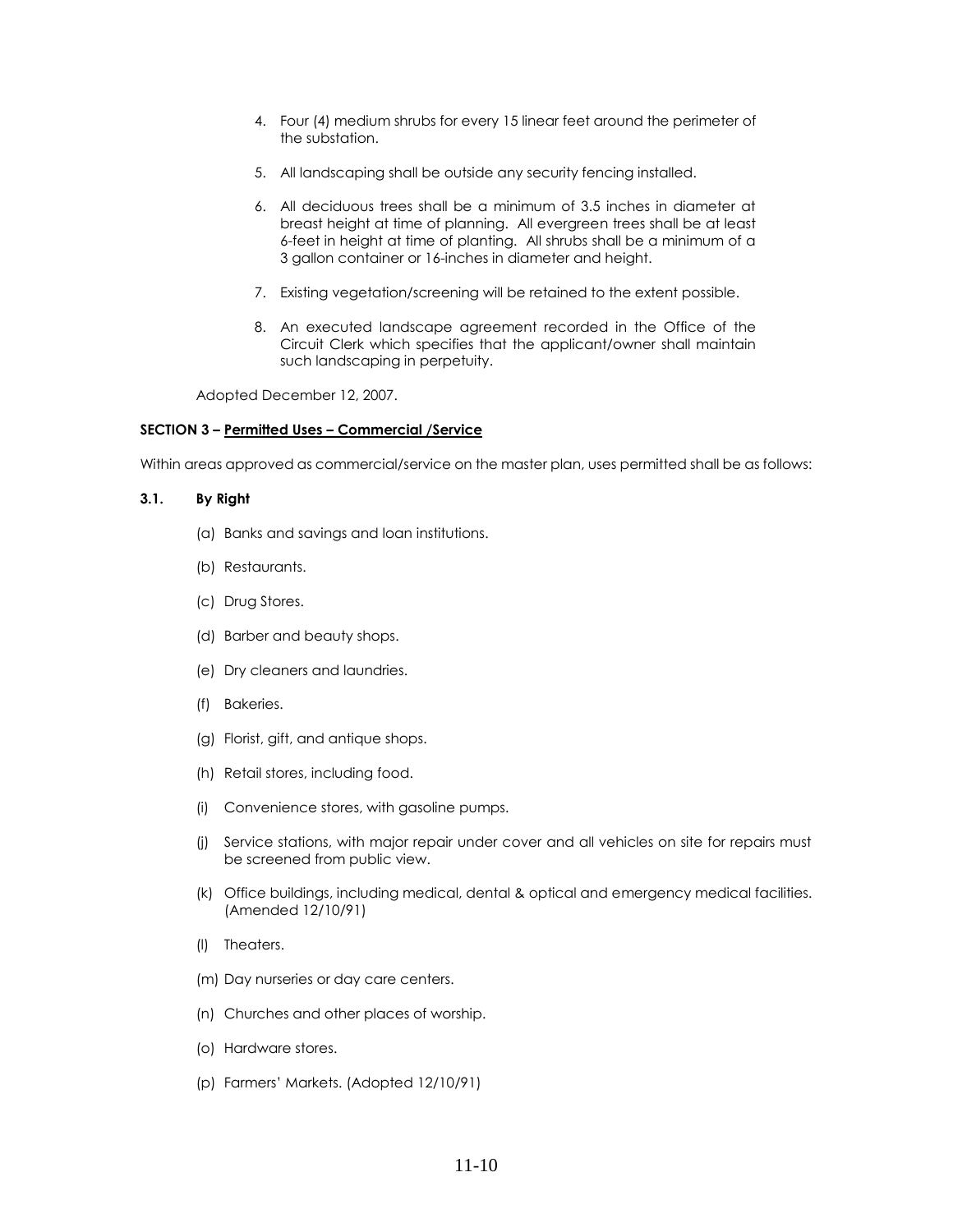(q) Exercise Studio (Adopted 07/12/16)

## **3.2. Conditional Uses**

The following uses shall be permitted only by conditional use permit, provided that no separate application shall be required for any such use included in the original PMU rezoning petition:

- (a) Funeral homes.
- (b) Retail nurseries and greenhouses.
- (c) Hotels, motels, resort and conference centers.
- (d) Multi-family units over/in conjunction with Commercial Retail/Office Uses. (Adopted 12/10/91)
- (e) Veterinarian Hospital (including wildlife (Adopted 12/10/91
- (f) Motor Vehicle Repair/Service Facility Minor (Adopted 03/13/18)

## **SECTION 4 – Permitted Uses – Shopping Center**

Within areas approved for shopping center on the master plan, uses permitted shall be as follows:

## **4.1. By Right**

Uses permitted by right in Division 4, Planned Shopping Center District, PSC.

## **4.2. Conditional Uses**

The following uses shall be permitted only by Conditional Use Permit, provided that no separate application shall be required for any such use included in the original PMU rezoning petition:

Uses permitted by conditional use in Division 4, Planned Shopping Center District, PSC.

## **SECTION 5 – Permitted Uses – Industrial**

In approval of areas as industrial on the master plan, uses permitted shall be as follows:

## **5.1. By Right**

Uses permitted by right in Division 5, Planned Industrial Park, Section 2.1, uses permitted by right, Category I.

## **5.2. Conditional Uses**

The following uses shall be permitted only by conditional use permit, provided that no separate application shall be required for any such use included in the original PMU rezoning petition: Uses permitted by conditional use in Division 5, Planned Industrial Park, Section 2.3, and Category I.

## **SECTION 6 Minimum Area Required for Establishment of District**

The minimum area required for the establishment of a PMU district shall be seventy-five (75) acres. Additional area may be added to an established PMU district if it adjoins and forms a logical addition to the approved development. The procedure for an addition shall be the same as if an original application was filed and all requirements shall apply except the minimum acreage requirement above.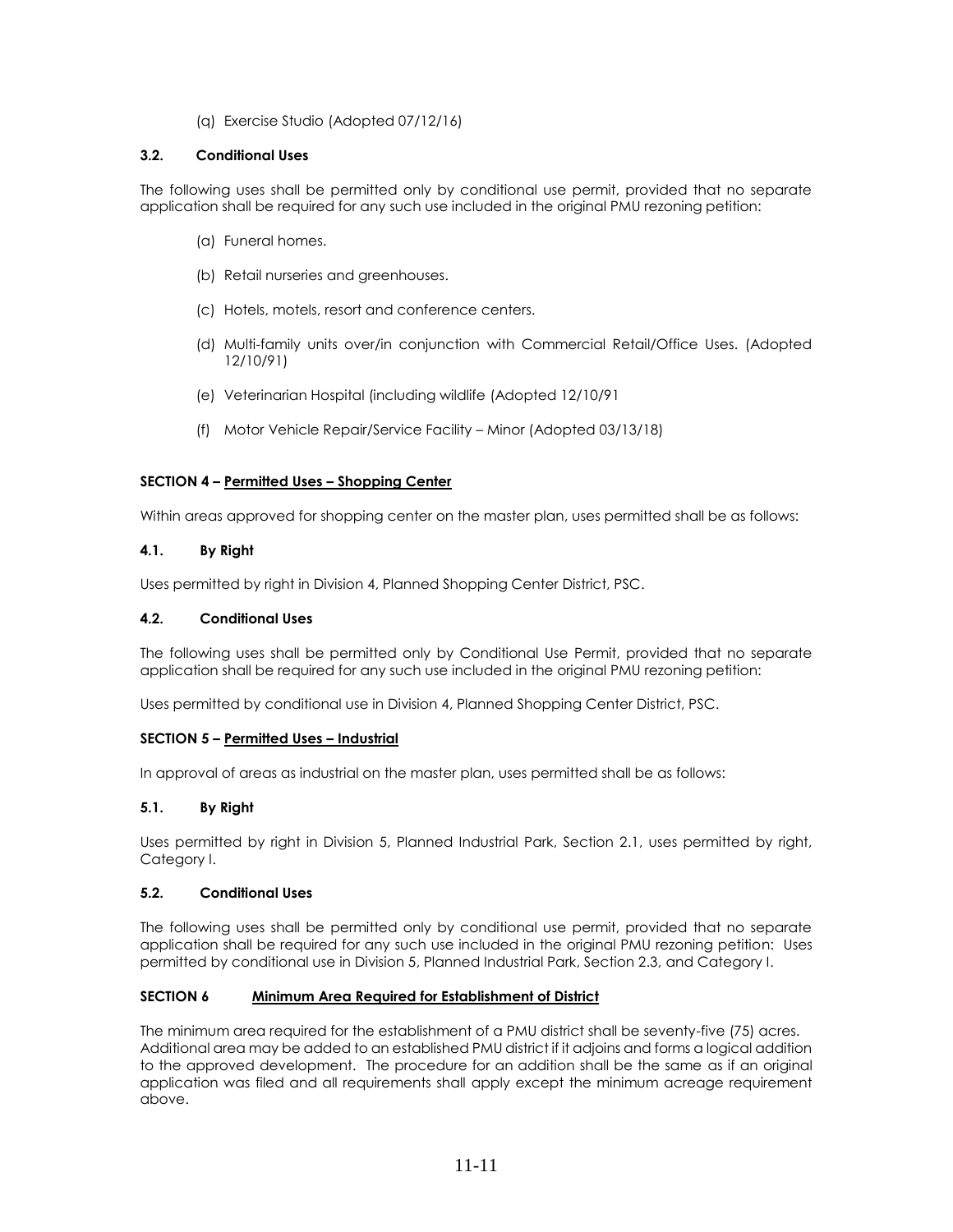## **SECTION 7 Regulations Governing Residential Areas**

## **7.1. Residential Density**

The gross and net residential densities permitted in any PMU district shall be shown on the approved master plan and therefore, shall be binding upon its approval.

The overall gross density so approved shall be determined by the Board of Supervisors with reference to the Comprehensive Plan, but shall, in no event, exceed fifteen dwelling units per acre.

## **7.2. Minimum Area Requirements for Open Space**

Not less than fifty (50) percent of the residential area of any PMU shall be in open space. (Amended 12/10/91)

## **7.3. Recreational Requirements**

Recreation areas shall be provided in all developments totaling more than 30 units in proportion to the rate of development at the rate of 500 square feet of developed recreation areas per unit for the first 200 units and all thereafter at a rate of 250 square feet of developed recreation area per each additional unit.

## **7.4. Height Regulations**

Unless otherwise provided at the time of establishment of a PMU district, structures may be erected to a height of sixty-five (65) feet; provided that any structure exceeding thirty-five (35) feet in height shall be set back from any street right-of-way or residential or agricultural district; in addition to minimum yard requirements, a distance of not less than two (2) feet for each one (1) foot of height in excess of thirty-five (35) feet. Chimneys, flues, cooling towers, flag poles, radio or communication towers or their accessory facilities are excluded from the height limitation contained herein; provided that the setback of thirty-five (35) feet shall apply. Parapet walls are permitted up to four (4) feet above the limited height of the structure on which the walls rest; the setback requirement herein shall apply to Parapet walls.

## **7.5. Building Separation**

Whether or not located on the same parcel, there shall be a minimum of thirty (30) feet between main structures. This provision shall not apply to structures built to a common wall.

## **7.6. Setback and Yard Requirements**

Structures to be located on the other perimeter of a PMU district shall conform to the setback and yard regulations of the adjoining district.

Within the PMU district there shall be no minimum lot size, no minimum setback lines, no maximum percentage of lot coverage, no minimum width and no frontage requirement on a public street except as shown on the approved final site plan. Building restriction lines shall be shown on the final site plan.

## **7.7. Townhouse and Garden Apartments**

(a) Not more than eight (8) townhouse units shall be continuously connected. Not more than three (3) abutting townhouses may have the same or essentially the same architectural facades and treatment of facing materials. Variations may be achieved by material textures or sculptural effects. In addition, a variation in setbacks of not less than two (2) feet for each three (3) units shall be required.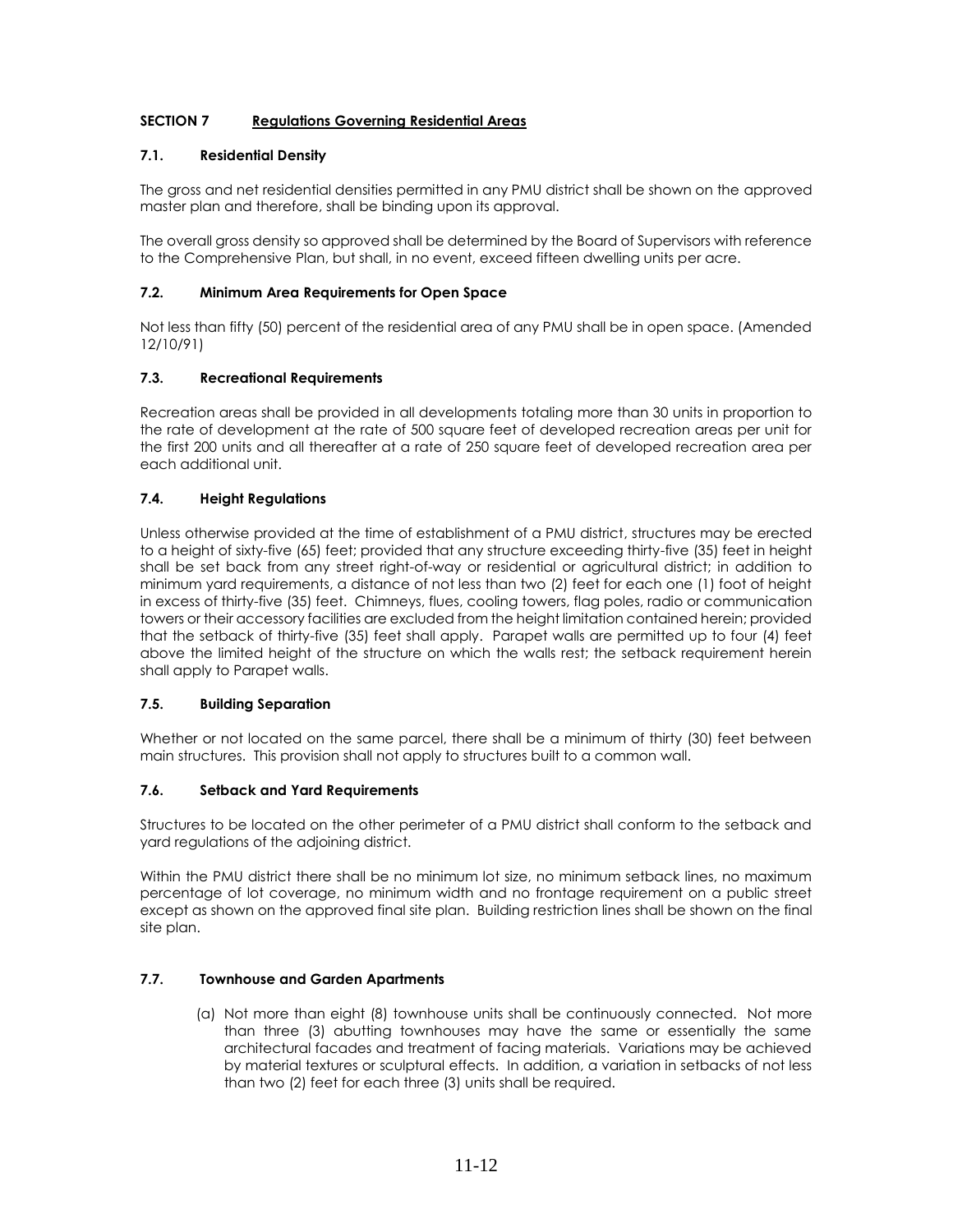(b) Not more than 24 dwelling units shall be contained in a single apartment building. A separate entrance to a public street shall be provided for each thirty (30) dwelling units. Not more than two (2) adjacent garden apartment buildings shall have the same or essentially the same architectural facades and treatment of facing materials. Variations may be achieved by material textures or sculptural effects.

### **SECTION 8 – Regulations Governing Commercial/Service Areas**

1. Intent, Generally

Commercial/service areas are intended to be of a scale, character and location appropriate to provide convenience services primarily for the residents of the PMU district. To this end, where practical, commercial/service areas shall be internally oriented and separated from dissimilar areas surrounding the PMU district. External vehicular traffic shall be discouraged and internal pedestrian access shall be encouraged. Total commercial/service area shall be based on the number of dwelling units served. Individual establishments shall be limited in size to avoid the impression of general commercial development.

- 2. The total gross floor area of uses permitted in commercial/service areas shall not exceed twenty (20) square feet per dwelling unit approved on the master plan. Outdoor display service or sales areas shall be included in gross floor area calculations. For gasoline service stations and convenience stores, each fuel pump shall count as two hundred (200) square feet of gross floor area and all service bays shall be included in gross floor calculations. No individual commercial establishment shall have a gross floor area in excess of five thousand (5,000) square feet.
- 3. Building permits for commercial/service uses shall not be issued prior to issuance of building permits for forty (40) percent of the dwelling units approved on the master plan.

#### **SECTION 9 – Regulations Governing Shopping Center Areas**

1. Intent, Generally

Shopping center areas shall be permitted only upon a finding that:

- (a) The scale of the PMU development is adequate to support such use;
- (b) The area in which the PMU development is located is not adequately served by such use. More specifically, no shopping center area shall be permitted which does not satisfy the requirements of Division 4.
- 2. Shopping center areas shall comply with the requirements of Division 4, Planned Shopping Center districts, provided that any requirement of Division 4 shall be subject to modification, variation or waiver as provided in Division 1, Planned Unit Developments, generally. For such areas as may be located on the perimeter of a PMU district, the commission shall be particularly mindful of the intent to protect the character of adjoining development.
- 3. Building permits for shopping center uses shall not be issued prior to issuance of building permits for forty (40) percent of the dwelling units approved on the application plan.
- 4. Off-street Parking and Loading Requirements

Off-street parking and loading shall be provided in accordance with Article XIII of this Ordinance.

5. Sign Regulations

Sign regulations shall be as prescribed in Article XIV of this Ordinance.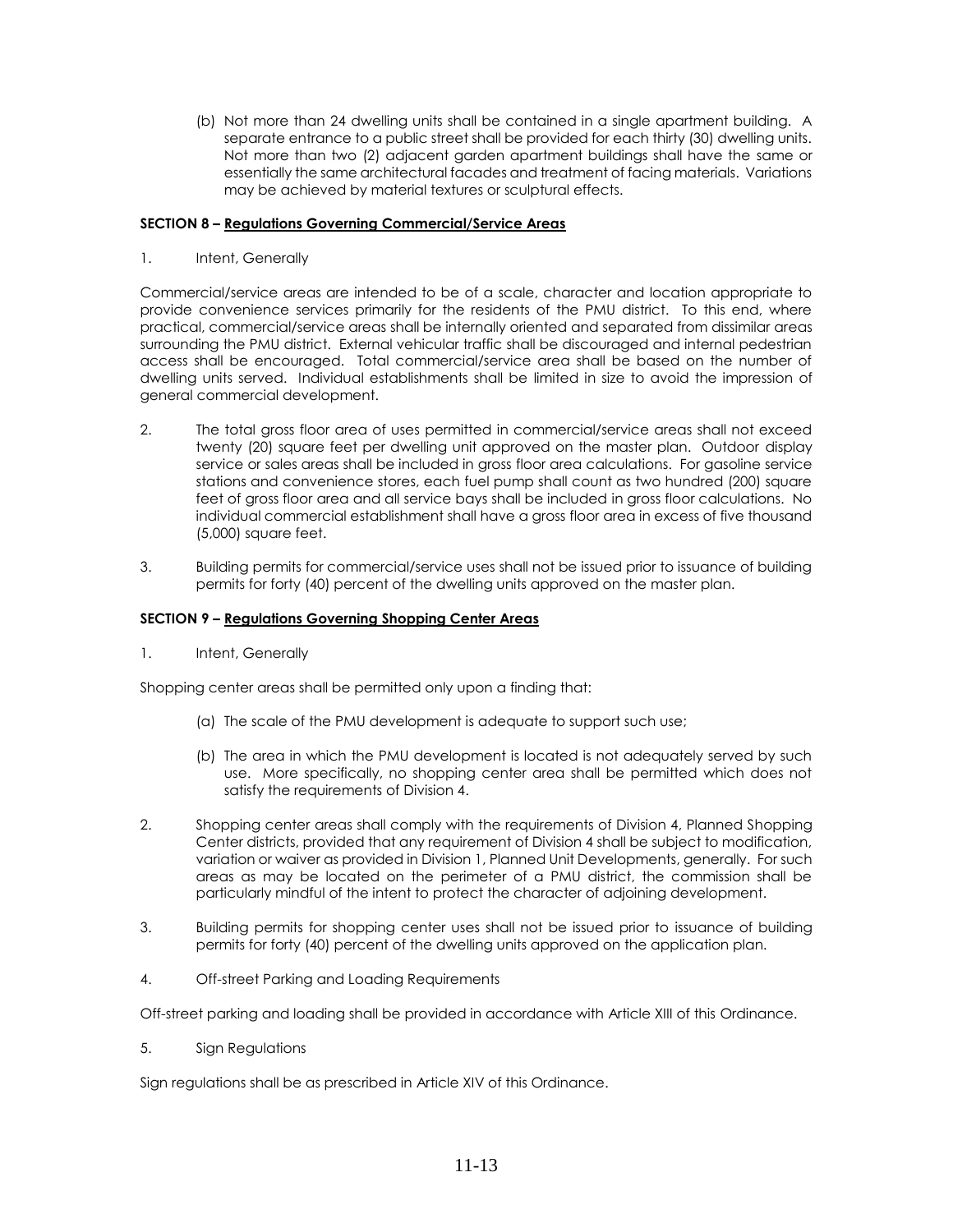## **SECTION 10 – Regulations Governing Industrial Area**

## 1. Intent, Generally

Industrial areas are intended to provide convenient employment for residents of the PMU district, and where deemed appropriate, for residents of surrounding areas based upon the availability of labor in such areas. To this end, acreage devoted to industrial use shall be proportional to the population served. Additional acreage for industrial usage may be reserved for future development to serve the overall industrial needs of Caroline County as recommended by the comprehensive plan.

- 2. Industrial areas shall comply with the requirements of Division 5, Planned Industrial Parks, except as hereinafter expressly provided. Any requirement of Division 5 shall be subject to modification, variation or waiver as provided in Division 1, Planned Unit Developments, generally. For such areas as may be located on the perimeter of a PMU district, the commission shall be particularly mindful of the intent to protect the character of adjoining development.
- 3. Generally, industrial acreage shall not exceed one (1) acre per one hundred (100) dwelling units within the PMU district, provided that the Board of Supervisors may increase such acreage: (1) in order to provide for future industrial development; and/or (2) upon a finding that the industrial uses proposed will provide employment to residents outside the PMU development.
- 4. Building permits for industrial uses shall not be issued prior to issuance of forty (40) percent of the dwelling units approved on the master plan.
- 5. Off-street Parking and Loading Requirements

Off-street parking and loading shall be provided in accordance with Article XIII of this ordinance.

6. Sign Regulations

Sign regulations shall be as prescribed in Article XIV of this ordinance.

## **DIVISION 4 - PLANNED SHOPPING CENTER DISTRICT (PSC)**

## **SECTION 1 – Statement of Intent**

PSC districts are hereby created and may hereafter be established by amendment to the zoning map to permit the development of neighborhood, community, and regional shopping centers in accordance with standards set forth in the comprehensive plan. PSC districts are intended to serve areas not conveniently and adequately provided with a broad range of commercial and service facilities. Regulations provided are intended to encourage planned commercial centers with carefully organized buildings, service areas, parking areas, and landscaped areas.

## **SECTION 2 – Permitted Uses**

- 1. Structures to be erected or land to be used shall be for the following uses:
	- (b) Banks and financial institutions.
	- (c) Bowling alleys.
	- (d) Convenience and service establishments such as, but not limed to, barbershops, beauty parlors, tailors, and automatic self-service laundries.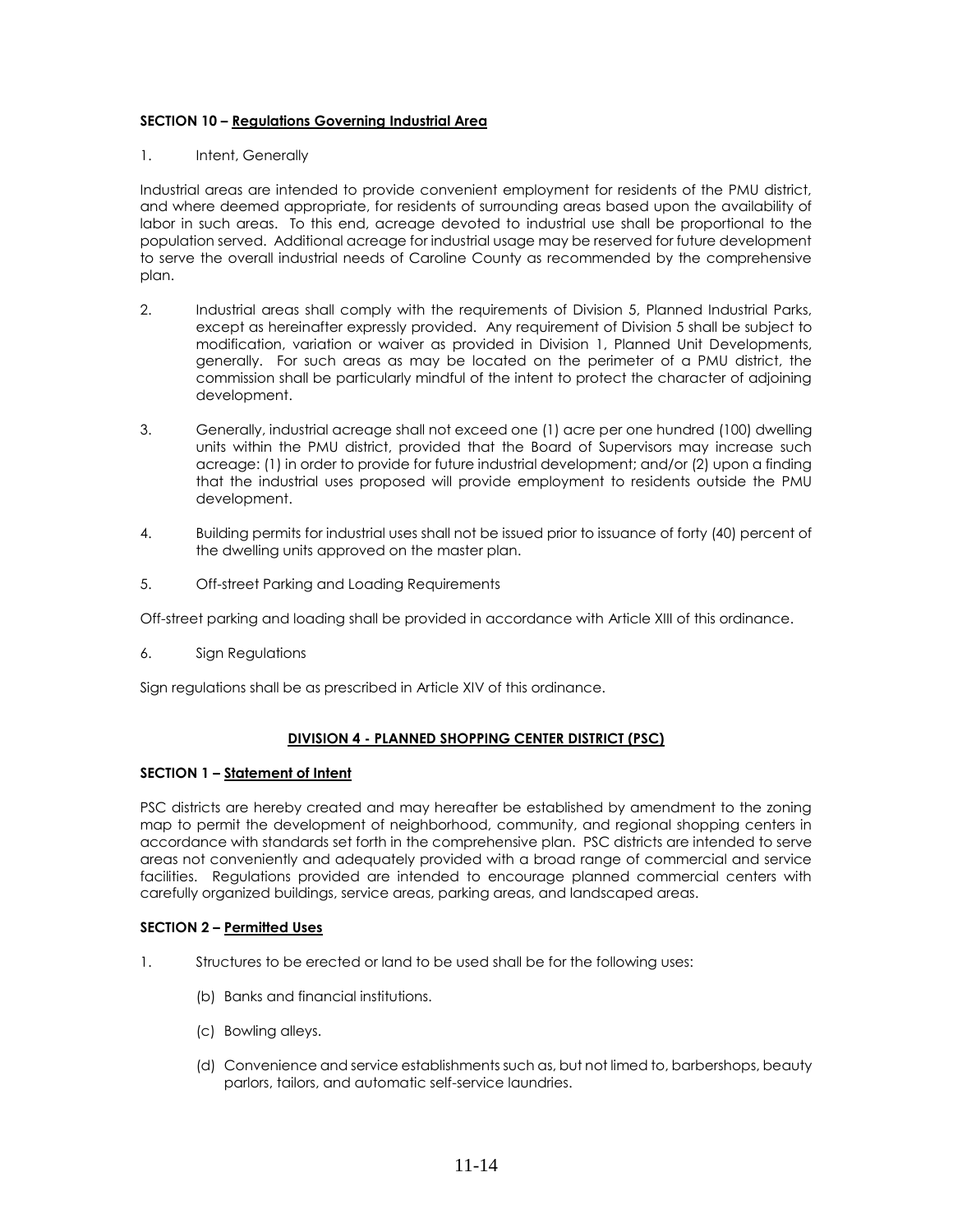- (e) Libraries.
- (f) Painting, plastering, paperhanging, plumbing or electrical contractors, where business is conducted entirely within a completely enclosed building and where there is no storage of supplies or equipment outside the building.
- (g) Pet shops, but excluding boarding kennels on the premises.
- (h) Office buildings.
- (i) Public utilities including poles, lines, distribution transformers, pipes, meters and other facilities necessary for the provision and maintenance of public utilities, including water and sewage facilities, shall be placed underground in accordance with Article XXII, Underground utility services.
- (j) Repair services or businesses, including repair of bicycles, guns, radios, television sets, electrical appliances, locks, refrigerators, other home appliances, shoes, toys, typewriters, watches and clocks.
- (k) Restaurants.
- (l) Retail stores and business.
- (m) Storage of materials and supplies incidental to the conduct of any use listed above, provided such storage is entirely enclosed (with the exception of growing plants).
- (n) Theatres, motion picture theatres and assembly halls, but excluding drive-in theatres.
- (o) Wholesale businesses.
- (p) Off-street parking in accordance with Article XIII.
- (q) Signs in accordance with Article XIV.
- (r) Public Facilities. (Adopted 3/13/07)
- (s) Indoor Commercial Recreational Facilities. (Adopted 3/13/07)

#### **SECTION 3 – Area Required for Creation of PSC District**

- (a) The minimum permitted size for any PSC District shall be five (5) contiguous acres. Additional land may be added to an existing PSC District if it is adjacent, except for public roads, thereto, and forms a logical addition to the existing PSC District and is under the same ownership or control.
- (b) The procedure for an addition shall be the same as if an original application was filed.

## **SECTION 4 – Site Planning – External Relationships**

Vehicular access points shall be designed to encourage smooth traffic flow with controlled turning movements and minimum hazards to vehicular and pedestrian traffic. Pavement widths and strengths of both internal and external roads shall be adequate to accommodate projected traffic generated from the district. Unless otherwise specifically provided by the commission, the following standards shall be employed in the analysis of adequacy of existing roads:

VEHICLE TRIPS PER DAY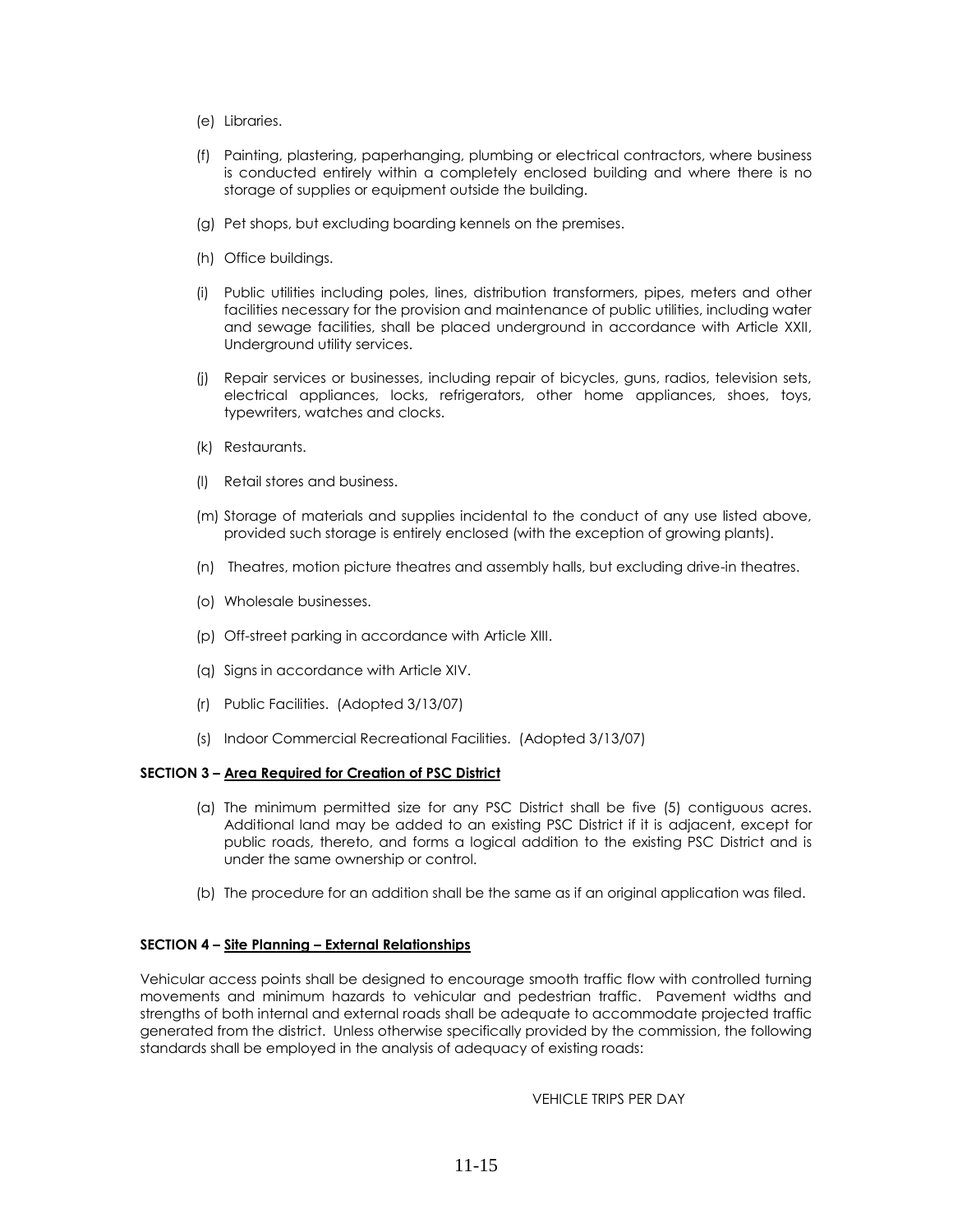| 1,300 to 3,900 vtpd  |
|----------------------|
| 4,300 to 12,000 vtpd |
| $12,000$ plus vtpd   |
|                      |

Primary access shall be provided from roads of adequate available capacity to accommodate projected traffic. Vehicular access from a minor street through residential neighborhoods shall be generally discouraged and, where permitted, shall be primarily for the convenience of residential areas served directly by such roads and not for general public access.

### **SECTION 5 – Orientation**

Use structures and parking areas shall be oriented toward primary access points and away from adjoining residential districts.

### **SECTION 6 – Site Planning – Internal Relationships**

Buildings shall be arranged in a fashion to encourage pedestrian access of customers and minimize internal automotive movement. Facilities and access routes for deliveries, service, and maintenance shall be separated, where practical, from customer access routes and parking areas.

### **SECTION 7 – Floor Area Ratio**

(Adopted 09/13/11)

Development in Planned Shopping Centers shall maintain a minimum floor area ratio of 0.4 per acre or portion thereof within the entire district.

## **DIVISION 5 PLANNED INDUSTRIAL PARK, (PIP)**

## **SECTION 1 – Intent**

Planned Industrial Park districts are intended to be establishing areas in conformity with the comprehensive plan having all of the following characteristics:

- 1. Areas served by public water and sewer facilities, or if such facilities are reasonably available;
- 2. Areas served by major highways, rail or air service, or secondary road improved to standards approved by VDOT;
- 3. Areas having clearly demonstrated suitability for intended uses with regard to physical characteristics and relationship to surrounding development.

In the establishment of any PIP district, the Board of Supervisors shall designate the category of uses which shall be permitted in each parcel, or part thereof, which is the subject of the application for such amendment.

#### **SECTION 2 – Permitted Uses**

### **2.1. By Right – Category I**

The following uses shall be permitted in any portion of any PIP district which is designated for Category I uses, subject to the requirements and limitations of these regulations:

1. Compounding of drugs, including biological products, medical and chemical as well as pharmaceutical.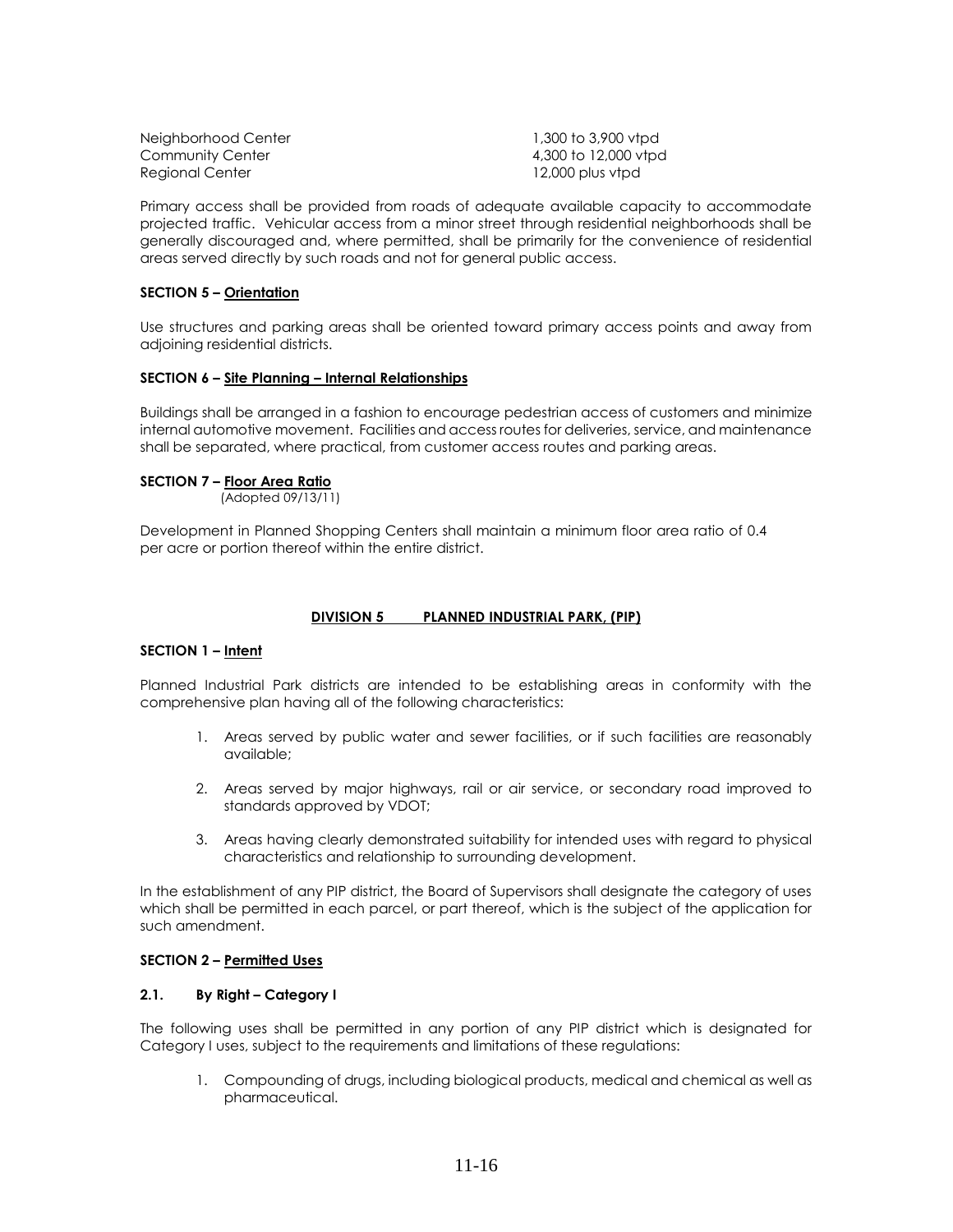- 2. Fire and rescue squad stations.
- 3. Manufacture, processing, fabrication, assembly, distribution of products such as, but not limited to:
	- a. Artists' supplies and equipment.
	- b. Business office machines and equipment.
	- c. Cosmetics, including perfumes, perfumed toiletries and perfumed toilet soap.
	- d. Drafting supplies and equipment.
	- e. Electrical lighting and wiring equipment.
	- f. Electrical and electronic equipment and components.
	- g. Food products, such as bakery goods, dairy products, candy, beverages, including bottling plants.
	- h. Gifts, novelties including pottery, figurines, and similar ceramic products.
	- i. Glass products made of purchased glass.
	- j. Jewelry, silverware.
	- k. Light machinery and machine parts, including electrical household appliance, but not including such things as cloths washers, fryers and refrigerators.
	- l. Musical instruments.
	- m. Paper products such as die-cut, paperboard and cardboard, sanitary paper products, bags and containers.
	- n. Surgical, medical and dental instruments and supplies.
	- o. Toys, sporting and athletic equipment, except firearms, ammunition or fireworks.
	- p. Watches, clocks and similar timing devices.
	- q. Wood cabinets and furniture, upholstery.
- 4. Preparation of printing plates including typesetting, etching and engraving.
- 5. Publishing, printing, lithography, and engraving.
- 6. Research and development activities including experimental testing.
- 7. Contractor's office and equipment storage yard.
- 8. Engineering, engineering design, assembly and fabrication of machinery and components, including such on-site accessory uses as machining, babbitting, welding and sheet metal work employing machinery not exceeding fifteen (15) horsepower per unit and excluding such uses as drop hammering and foundry.
- 9. Electric, gas, oil and communication facilities excluding multi-legged tower structures and including poles, lines, transformers, pipes, meters and related facilities for distribution of local service and owned and operated by a public utility.
- 10. Public uses and buildings such as schools, offices, parks, and playgrounds.
- 11. Day care and day nursery facilities.
- 12. Business and professional office buildings.
- 13. Data Center (Adopted 08/13/19)

## **2.2. By Right – Category II**

- 1. Automotive, farm and construction machinery products assembly.
- 2. Brick manufacturing, distribution.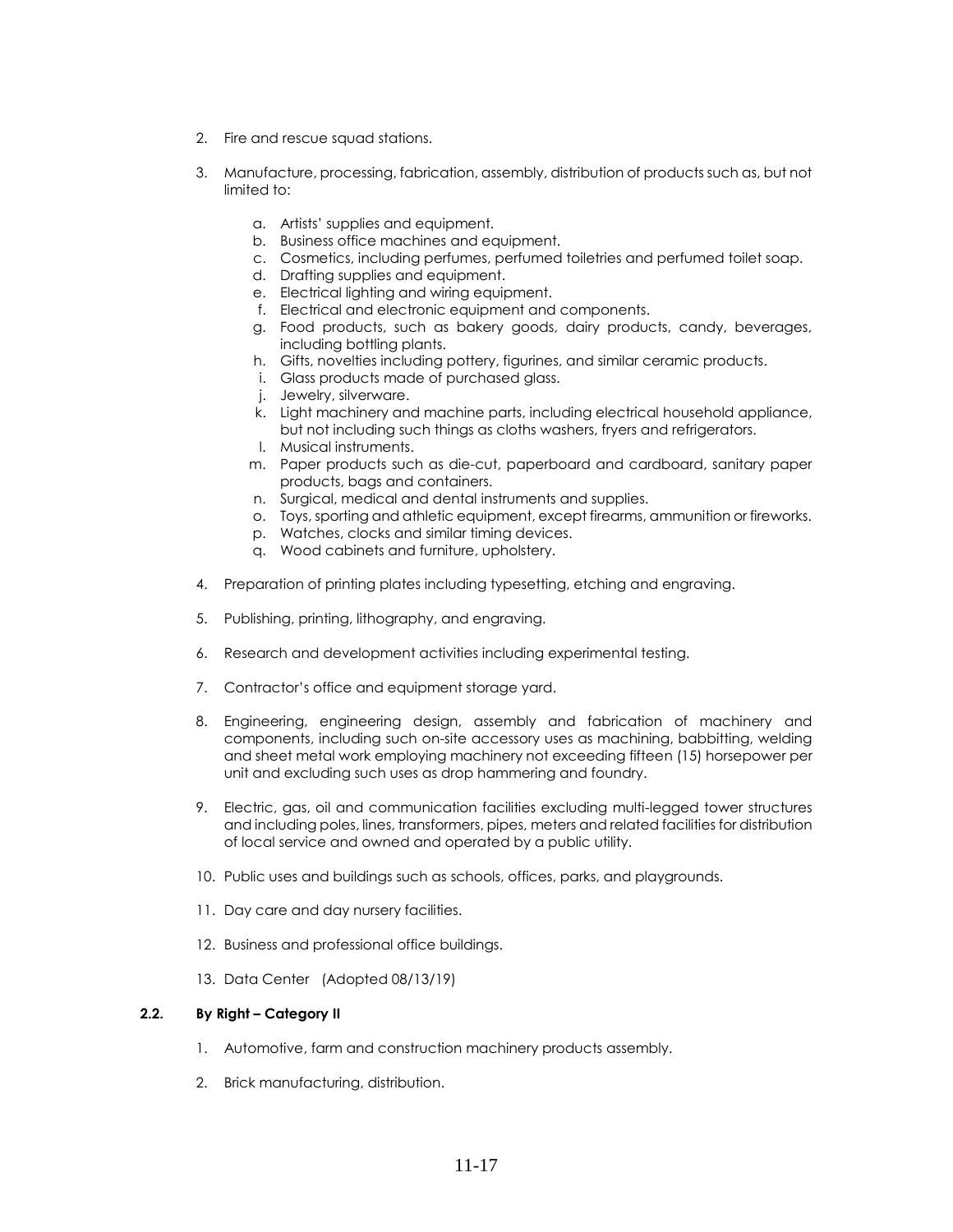- 3. Concrete mixing plant, storage, distribution.
- 4. Dry-cleaning plants.
- 5. Fire and rescue squad stations.
- 6. Machine shops, tool and die, blacksmithing, boiler shops and similar operations.
- 7. Manufacture of heavy household, commercial and industrial appliances.
- 8. Manufacture of building components.
- 9. Manufacture, distribution, service of individual sewage disposal systems.
- 10. Metal fabrication and welding operations.
- 11. Mobile home manufacturing, distribution.
- 12. Moving businesses, including storage facilities.
- 13. Petroleum, gasoline, natural gas and manufactured gas bulk storage.
- 14. Recreational vehicle and components manufacturing, distribution.
- 15. Sawmills, planning mills, wood preserving operations, wood yards.
- 16. Warehouse facilities.
- 17. Wholesale businesses.
- 18. Electric, gas, oil and communication facilities, excluding multi-legged tower structures and including poles, lines, transformers, pipes, meters and related facilities for distribution of local service and owned and operated by a public utility.

### **2.3. Conditional Uses – Category I**

- 1. Laboratories, medical or pharmaceutical.
- 2. Airport, helistop or heliport.
- 3. Assembly or modular building units.
- 4. Moving businesses, including storage facilities.
- 5. Warehouse facilities.
- 6. Truck terminal.

## **2.4. Conditional Uses - Category II**

- 1. Airports, helistop or heliport.
- 2. Asphalt mixing plants.
- 3. Cement, lime gypsum manufacture or processing.
- 4. Chemical, plastics manufacture or processing.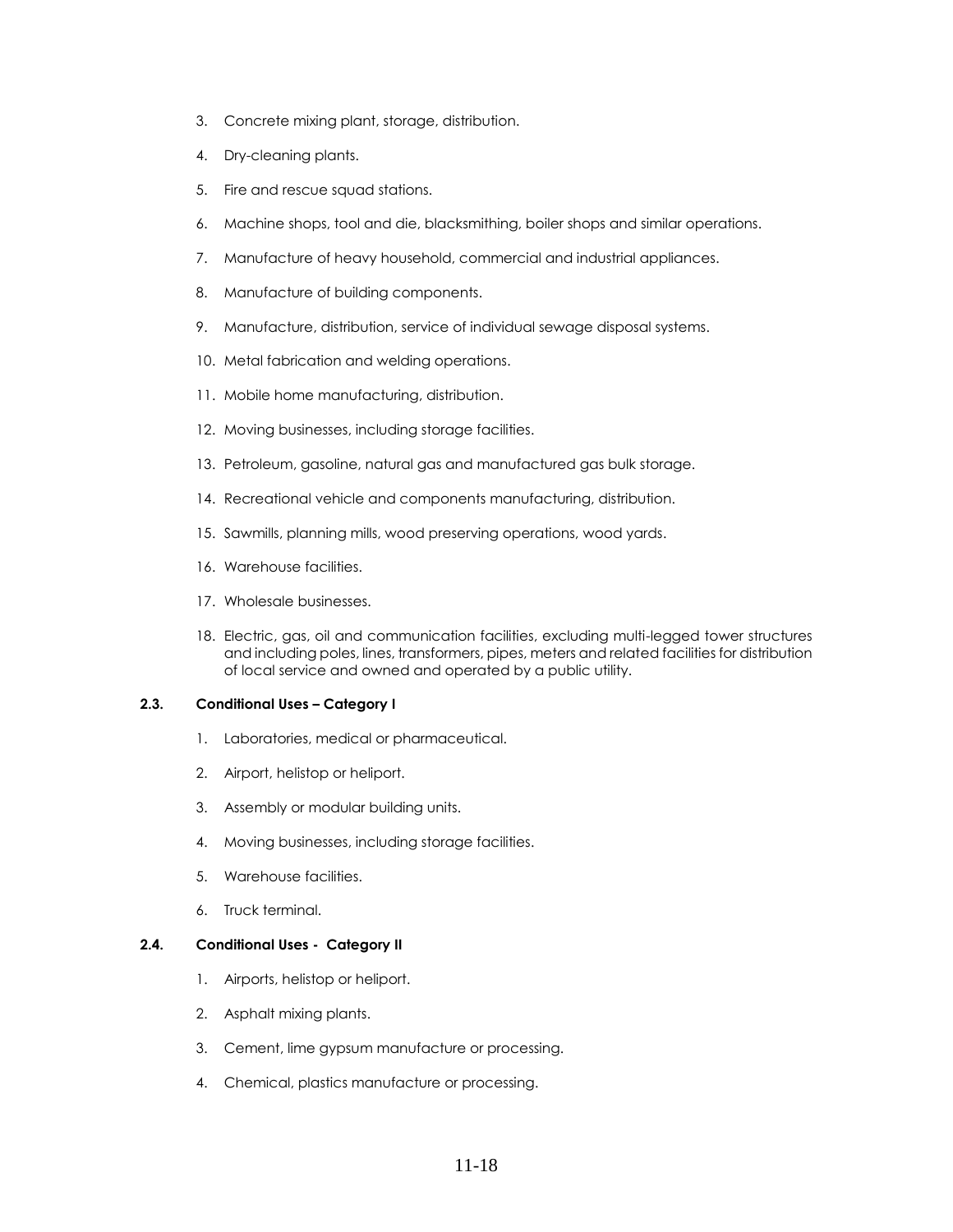- 5. Fertilizer manufacture or processing.
- 6. Food processing.
- 7. Junkyards, screened.
- 8. Pulp, paper manufacture or processing.

### **SECTION 3 – Minimum Area Required for Creation of District**

Minimum area required for creation of a PIP district shall be fifty (50) acres; provided, however, that when an initial PIP district has been created, incremental additions to such district shall be permitted is such incremental addition adjoins and forms a logical addition to the existing district.

## **SECTION 4 – Off-street Parking and Loading Requirements**

Off-street parking and loading shall be provided in accordance with Article XIII of this Ordinance.

## **SECTION 5 – Sign Regulations**

Sign regulations shall be as prescribed in Article XIV of this Ordinance.

## **SECTION 6 – Additional Requirements**

In addition to the requirements contained herein, the requirement of Division I shall apply to all PIP districts. In addition, a transportation analysis plan shall be submitted with the application for PIP district designation. Such plan shall show: projected automobile and truck traffic generation; percent of truck traffic by type; internal and access point turning movements; general alignments of internal roads; rights-of-way widths and roadway typical sections including base strength design; proposed improvement to the existing transposition network; percentage estimate of traffic distribution to and from the site and external roads. The phasing of improvements enumerated in this section shall be indicated on the plan.

1 That all sections of the Caroline County Zoning Ordinance or parts of the ordinance inconsistent with and/or in conflict with this ordinance are hereby repealed.

2. That the provisions of this ordinance shall be in force at 12:01, March 1, 1989.

### **DIVISION 6 - PLANNED RECREATION AND ENTERTAINMENT DISTRICT (RE)** (Adopted 10/26/04)

## **Section 1 Purpose and Intent**

The purpose of this district is to protect and promote the public health, safety and general welfare by allowing development of large scale regional recreational and entertainment facilities in appropriate locations under a unified plan of development.

Recognizing that such developments may be incompatible with existing or planned higher density residential or commercial uses due to noise, traffic or other factors, it is intended that the RE district be allowed outside of the designated growth areas established in the Comprehensive Plan provided the general purposes of the zoning ordinance are promoted. Care must be taken in residential, rural and agricultural areas to protect and buffer those areas from potential impacts of this type of development. To that end, the development must be designed and constructed with unified architectural standards that result in a functional and attractive relationship between the development, the street system, and surrounding properties. Standards shall be approved by the Board of Supervisors at the time of rezoning.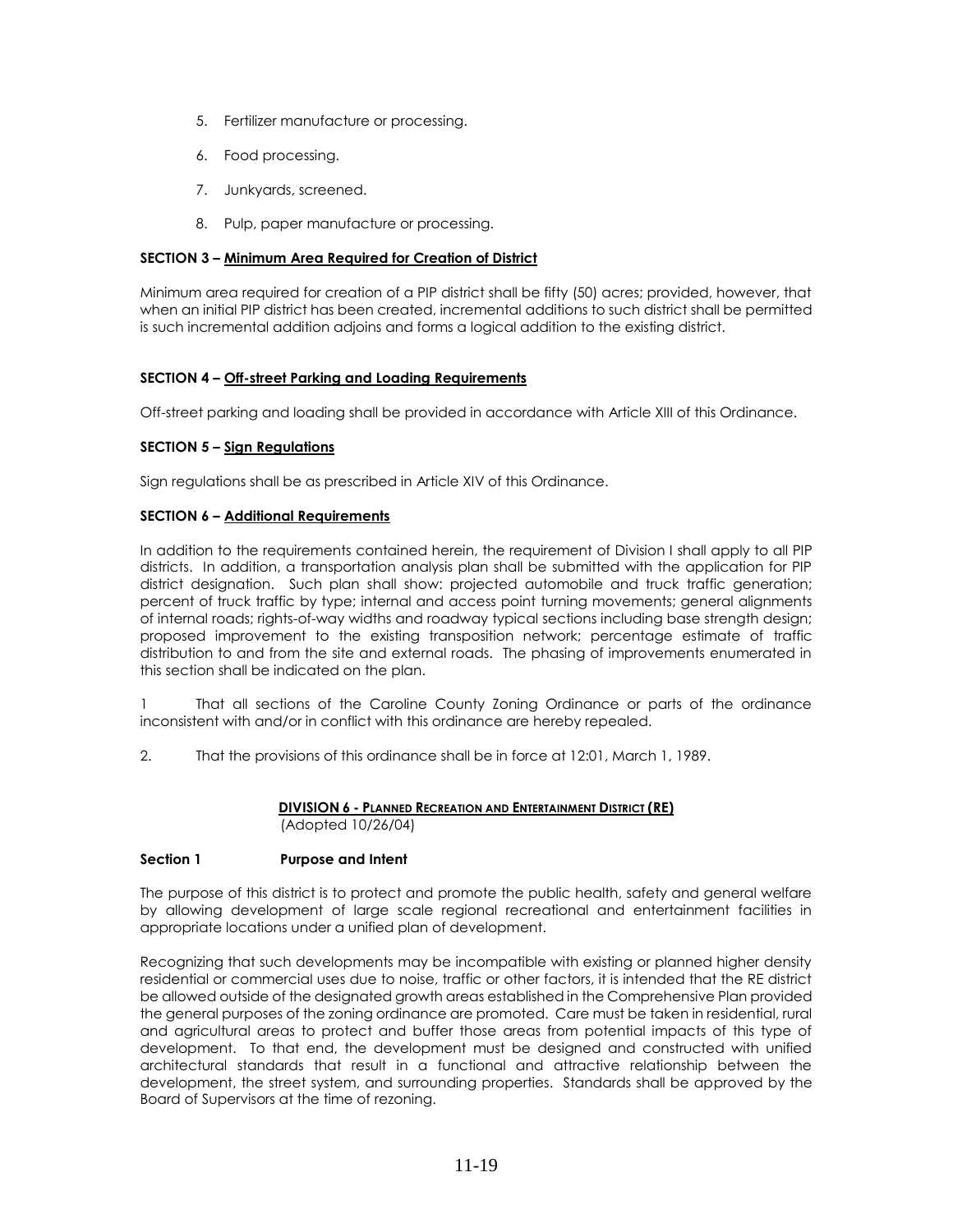Recognizing that such a development may substantially reduce the functional integrity and safety of public roads if permitted on inappropriately sized roads and with unplanned access, it is intended that the RE district be established on roads designated as principal and minor arterial highways in the Comprehensive Plan. It is further intended that the number of access points to public roads be minimized and that development and access be oriented towards an internal roads system having carefully planned intersections with existing public roads.

### **Section 2 - Permitted Uses**

The following uses shall be permitted subject to the requirements and limitations of these regulations:

- 1. Cultural Arts Center & Museums.
- 2. Community Centers.
- 3. Equestrian Training Facilities and steeplechase courses.
- 4. Public Utilities.
- 5. Public Facilities.

### **Section 3 - Special Permit Uses**

The following uses may be allowed by a special use permit subject to the requirements and limitations herein.

- 1. Amusement/Theme Parks.
- 2. Bed and Breakfast establishments.
- 3. Convention & Conference Centers.
- 4. Fairgrounds.
- 5. Campgrounds and travel trailer parks.
- 6. Commercial Recreation Facilities.
- 7. Major entertainment uses not included in a fairground, including:
	- a. Any special exhibitions and shows of equipment or articles for sale or display;
	- b. carnivals, circuses, concerts, musical events, light/laser shows and firework displays, and similar outdoor recreational events;
	- c. athletic events.
- 8. Hotels and Motels.
- 9. Restaurants, Full Service.
- 10. Special Events Facilities.
- 11. Stadium, Arena or Amphitheater (indoor or outdoor).
- 12. Professional and business offices not associated with the operation of the facility (subject to Article XV, Section 8).
- 13. Communication Facilities (Adopted 08/13/19)